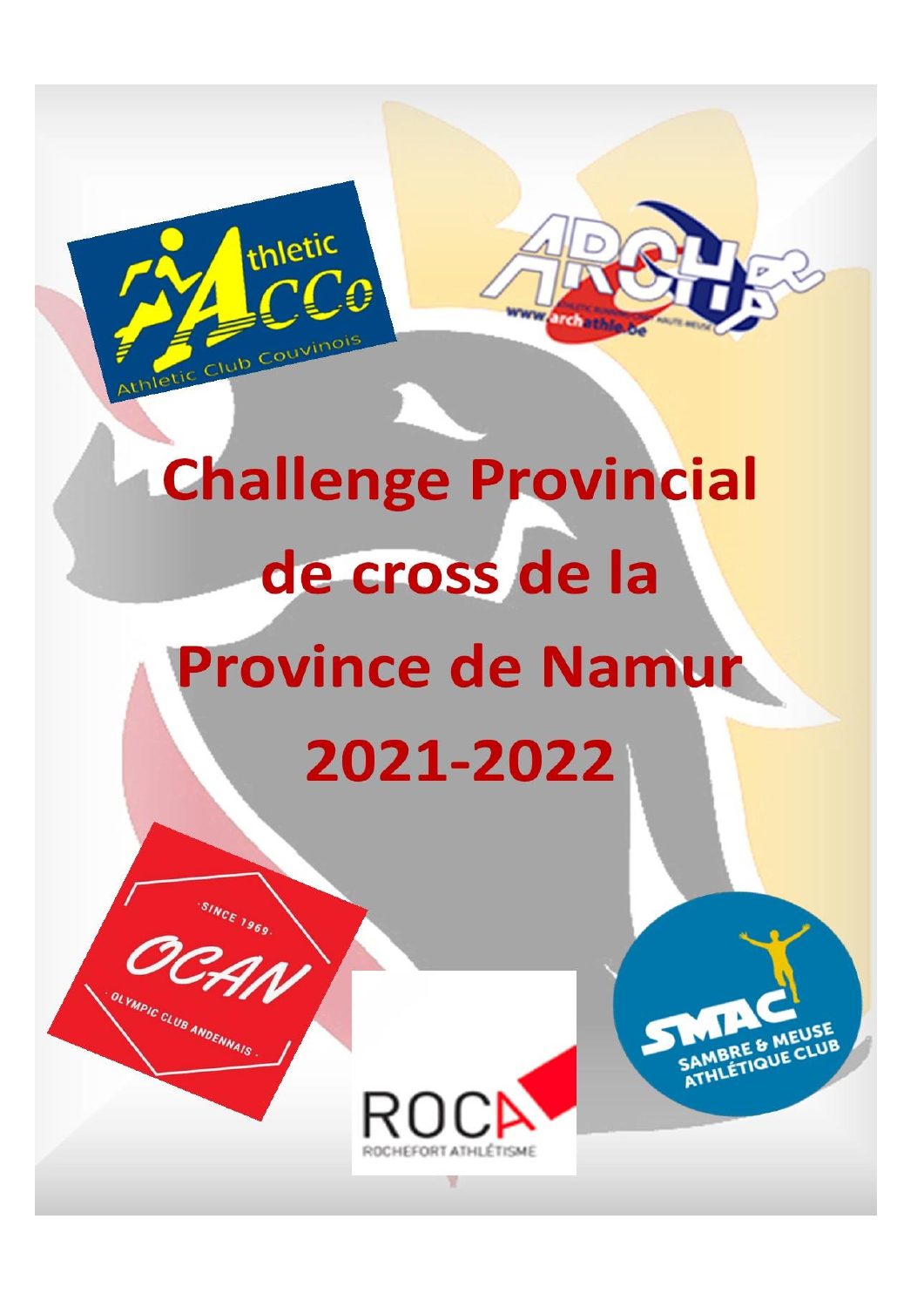|                |                | <b>Classement: Benjamines (2013-2014)</b> |                    |             |             |             |             |             |             |             |                   |              |
|----------------|----------------|-------------------------------------------|--------------------|-------------|-------------|-------------|-------------|-------------|-------------|-------------|-------------------|--------------|
| <b>RANK</b>    | <b>DOSSARD</b> | <b>ATHLÈTE</b>                            | <b>DATE NAISS.</b> | <b>CLUB</b> | <b>ARCH</b> | <b>OCAN</b> | <b>ACCO</b> | <b>SMAC</b> | <b>ROCA</b> | <b>LBFA</b> | <b>PROVINCIAL</b> | <b>TOTAL</b> |
| $\mathbf{1}$   | 2149           | <b>CREVITS BLANCHE</b>                    | 01/02/2013         | <b>ARCH</b> | 50          | 47          | 50          | 50          | 48          | 46          |                   | 245          |
| $\overline{2}$ | 2198           | ROMAINVILLE ROMANE                        | 24/01/2013         | SMAC        | 48          | 42          | 47          | 46          | 44          | 44          |                   | 229          |
| 3              | 2213           | <b>MARION MAHY</b>                        | 24/11/2013         | <b>ARCH</b> | 44          | 45          | 48          | 19          | 45          | 45          |                   | 227          |
| 4              | 2465           | <b>BOUHY LENA</b>                         | 09/08/2013         | SMAC        |             | 43          | 46          | 45          | 43          | 47          |                   | 224          |
| 5              | 2216           | <b>MORIMONT MARILOU</b>                   | 12/08/2013         | <b>ARCH</b> | 43          | 44          |             | 42          | 42          | 42          |                   | 213          |
| 6              | 2215           | LILY HENSENNE                             | 26/08/2013         | <b>ARCH</b> | 26          | 39          | 44          | 38          | 41          | 41          |                   | 203          |
| 6              | 2568           | <b>MARION NELL</b>                        | 16/10/2014         | <b>OCAN</b> | 46          | 29          | 45          | 44          | 39          |             |                   | 203          |
| 8              | 2483           | <b>DEWEZ LILY</b>                         | 25/05/2014         | <b>OCAN</b> |             | 48          |             | 47          | 50          | 48          |                   | 193          |
| 9              | 2329           | <b>CHARLIER VICTORIA</b>                  | 14/04/2014         | <b>OCAN</b> | 45          | 33          |             | 36          | 36          | 40          |                   | 190          |
| 10             | 2145           | <b>LYA DIDION</b>                         | 22/09/2013         | <b>ARCH</b> | 31          | 36          | 43          | 34          | 30          | 38          |                   | 182          |
| 11             | 2218           | <b>JEANNE FRENNET</b>                     | 27/06/2013         | ARCH        | 42          | 41          |             |             | 40          | 43          |                   | 166          |
| 12             | 2147           | LUCIE DEMARCIN                            | 12/04/2013         | <b>ARCH</b> | 34          | 32          |             | 30          | 33          | 32          |                   | 161          |
| 13             | 2151           | <b>RODRIGUEZ YELINA</b>                   | 16/01/2013         | <b>ARCH</b> | 35          | 30          |             | 31          | 29          | 35          |                   | 160          |
| 14             | 2143           | <b>COPPE CAROLINE</b>                     | 11/11/2013         | <b>ARCH</b> | 40          | 38          | 41          |             | 35          |             |                   | 154          |
| 15             | 2191           | <b>HORTENSE FRIPIAT</b>                   | 02/01/2014         | <b>ARCH</b> | 39          | 35          |             | 37          | 37          |             |                   | 148          |
| 15             | 2192           | <b>MAHIEU VICTORIA</b>                    | 30/10/2013         | <b>ARCH</b> |             | 37          | 39          |             | 38          | 34          |                   | 148          |
| 15             | 2144           | <b>TIMMERMANS LOU</b>                     | 16/10/2013         | <b>ARCH</b> |             | 50          |             | 48          |             | 50          |                   | 148          |
| 18             | 2219           | <b>GILLAIN MARION</b>                     | 11/05/2013         | <b>ARCH</b> |             | 14          | 40          | 29          | 31          | 33          |                   | 147          |
| 19             | 2608           | <b>VANTOMME ALICE</b>                     | 01/09/2013         | <b>OCAN</b> | 47          | 46          |             |             | 47          |             |                   | 140          |
| 20             | 2387           | <b>HAMBLENNE NOEMIE</b>                   | 19/02/2014         | <b>OCAN</b> |             | 26          |             | 39          | 32          | 37          |                   | 134          |
| 21             | 2416           | <b>PIRON LAURE</b>                        | 08/09/2014         | <b>ARCH</b> | 36          |             | 38          | 27          | 28          |             |                   | 129          |
| 22             | 2194           | <b>VERVIER LOLA</b>                       | 26/08/2014         | <b>ARCH</b> | 29          | 16          | 36          | 18          | 26          |             |                   | 125          |
| 23             | 2374           | <b>CLAUDE INES</b>                        | 11/06/2013         | <b>OCAN</b> |             | 28          | 42          | 35          |             |             |                   | 105          |
| 24             | 2193           | <b>ROMEDENNE FANNY</b>                    | 12/11/2014         | <b>ARCH</b> |             | 17          | 37          | 25          | 25          |             |                   | 104          |
| 25             | 2220           | <b>CELLIER LOU</b>                        | 15/03/2013         | <b>ARCH</b> | 32          | 19          |             | 24          | 24          |             |                   | 99           |
| 26             | 2432           | PONCIN LEA                                | 18/09/2013         | SMAC        | 41          |             |             | 43          |             |             |                   | 84           |
| 27             | 2203           | <b>VANDERBECKEN NINA</b>                  | 06/07/2013         | SMAC        |             | 21          |             | 33          | 27          |             |                   | 81           |
| 28             | 2217           | <b>VALENTINE DENIS</b>                    | 30/07/2013         | <b>ARCH</b> | 30          | 27          |             | 22          |             |             |                   | 79           |
| 29             | 2691           | <b>INSTALLE JULIETTE</b>                  | 30/01/2014         | <b>SMAC</b> |             | 31          |             | 41          |             |             |                   | 72           |
| 30             | 2420           | <b>GUELDER ROSE</b>                       | 09/08/2014         | <b>OCAN</b> | 33          | 12          |             | 26          |             |             |                   | 71           |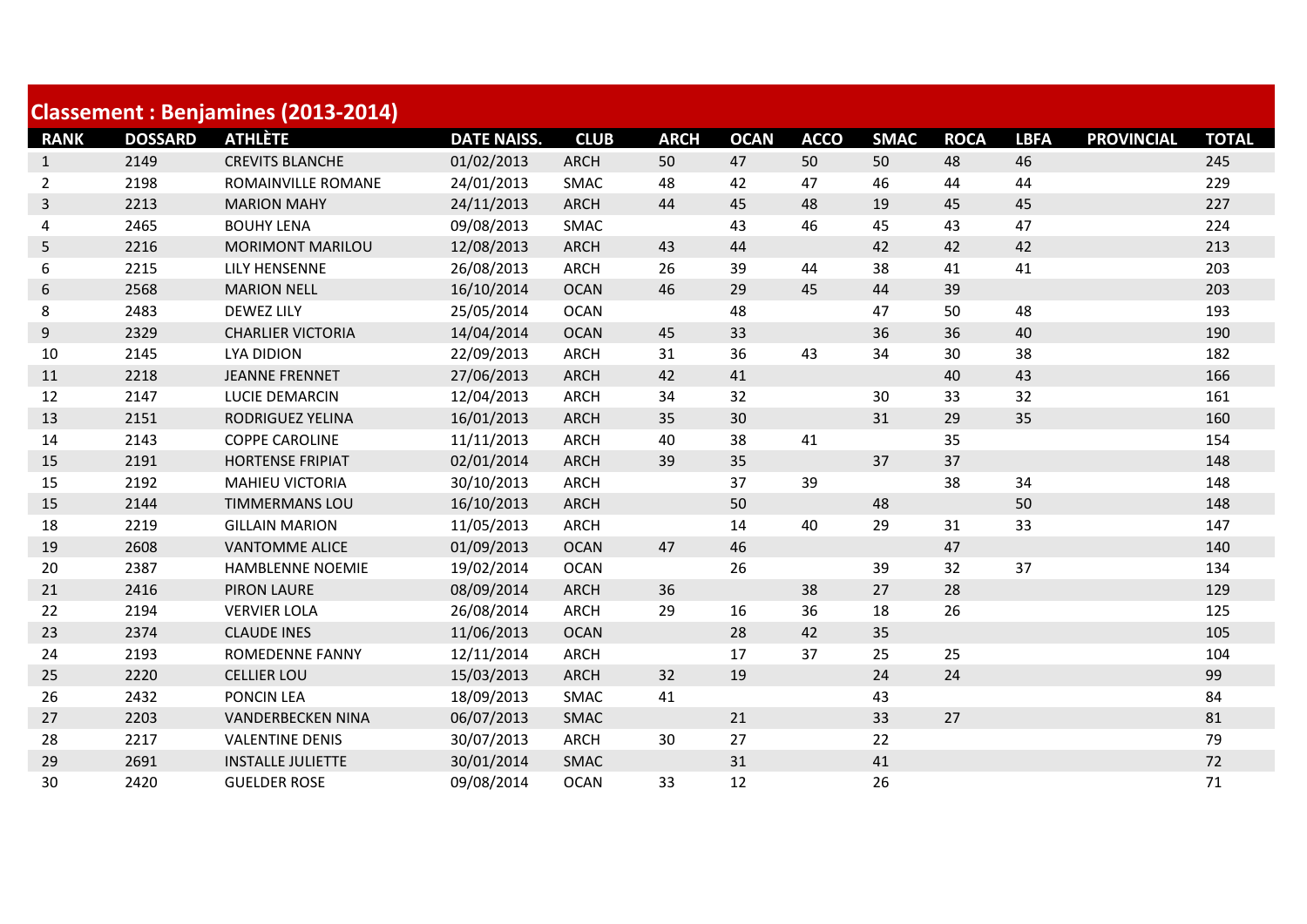|                         |                | <b>Classement: Pupilles Filles (2011-2012)</b> |                    |             |             |             |             |             |             |             |                   |              |
|-------------------------|----------------|------------------------------------------------|--------------------|-------------|-------------|-------------|-------------|-------------|-------------|-------------|-------------------|--------------|
| <b>RANK</b>             | <b>DOSSARD</b> | <b>ATHLÈTE</b>                                 | <b>DATE NAISS.</b> | <b>CLUB</b> | <b>ARCH</b> | <b>OCAN</b> | <b>ACCO</b> | <b>SMAC</b> | <b>ROCA</b> | <b>LBFA</b> | <b>PROVINCIAL</b> | <b>TOTAL</b> |
| $\mathbf{1}$            | 5615           | <b>DOSSIN FLORETTE</b>                         | 02/11/2011         | SMAC        | 50          | 50          | 50          | 50          | 50          | 50          |                   | 250          |
| $\overline{2}$          | 5560           | PASQUASY ANNA                                  | 09/04/2012         | <b>ACCO</b> | 48          | 48          |             | 48          | 47          | 47          |                   | 238          |
| $\mathbf{3}$            | 5561           | <b>MAHIEDDINE SARAH</b>                        | 25/06/2012         | <b>SMAC</b> | 44          | 47          | 48          | 46          | 48          |             |                   | 233          |
| $\overline{\mathbf{4}}$ | 5457           | <b>DUJEUX LOISE</b>                            | 26/08/2011         | <b>ARCH</b> | 43          | 43          | 47          | 47          | 44          | 47          |                   | 228          |
| 5                       | 5570           | <b>KARLIK LUCIE</b>                            | 18/11/2011         | <b>ARCH</b> | 45          | 45          | 44          | 45          | 41          | 45          |                   | 224          |
| 6                       | 5439           | <b>FORTEMPS ELIZABETH</b>                      | 26/05/2011         | <b>ACCO</b> | 46          | 46          | 42          | 44          | 45          | 38          |                   | 223          |
| $\overline{7}$          | 6142           | MOREAU ZOE                                     | 23/02/2012         | <b>OCAN</b> | 42          | 40          | 43          | 43          | 43          | 48          |                   | 219          |
| 8                       | 5851           | <b>BLAMPAIN MANON</b>                          | 30/10/2011         | <b>OCAN</b> | 47          | 39          | 38          |             | 38          | 44          |                   | 206          |
| 9                       | 5405           | <b>BEAUJEAN LILI</b>                           | 13/04/2012         | <b>OCAN</b> | 37          | 41          | 45          | 38          | 36          | 42          |                   | 203          |
| 10                      | 5541           | <b>CASTAIGNE EMMA</b>                          | 10/06/2011         | <b>SMAC</b> | 41          |             | 39          | 31          | 46          | 39          |                   | 196          |
| 11                      | 5459           | <b>NOEL SARAH</b>                              | 27/06/2011         | <b>ARCH</b> | 25          | 44          | 41          | 42          |             | 41          |                   | 193          |
| 12                      | 5406           | <b>DUEZ LISE</b>                               | 11/12/2011         | <b>OCAN</b> | 30          | 42          | 46          | 33          | 27          | 31          |                   | 182          |
| 13                      | 5872           | <b>DECKERS ALICE</b>                           | 04/07/2011         | <b>ARCH</b> | 24          | 37          |             | 28          | 39          | 43          |                   | 171          |
| 14                      | 5544           | <b>LANNOY LEA</b>                              | 20/07/2012         | <b>SMAC</b> | 33          | 27          | 40          | 37          | 32          |             |                   | 169          |
| 15                      | 6075           | LAHAUT CLEMENCE                                | 01/12/2011         | <b>OCAN</b> | 28          | 35          |             | 25          | 35          | 35          |                   | 158          |
| 16                      | 5408           | <b>DELCROIX ELISE</b>                          | 08/11/2012         | <b>OCAN</b> |             | 31          | 32          | 32          | 24          | 36          |                   | 155          |
| 17                      | 5726           | <b>VUEGEN NOEMIE</b>                           | 13/03/2011         | <b>OCAN</b> | 39          |             | 33          |             | 37          | 40          |                   | 149          |
| 18                      | 5407           | <b>GODFURNON LILOU</b>                         | 28/10/2011         | <b>OCAN</b> | 36          | 38          |             | 39          |             | 32          |                   | 145          |
| 19                      | 5451           | <b>MAZUIN ELSA</b>                             | 14/05/2012         | <b>ARCH</b> | 38          |             | 36          | 36          |             | 34          |                   | 144          |
| 20                      | 5537           | <b>BESURE MIA</b>                              | 06/02/2012         | <b>ARCH</b> | 40          |             |             | 22          | 42          | 38          |                   | 142          |
| 21                      | 5458           | <b>RIGO NORA</b>                               | 19/07/2011         | <b>ARCH</b> | 29          | 36          |             | 34          | 40          |             |                   | 139          |
| 22                      | 5461           | <b>COPPE EMILIE</b>                            | 28/04/2011         | <b>ARCH</b> | 34          | 34          | 34          |             | 33          |             |                   | 135          |
| 23                      | 6140           | DE BROUWER LAURE                               | 16/12/2012         | <b>OCAN</b> |             | 22          | 30          | 40          | 34          |             |                   | 126          |
| 24                      | 5860           | <b>LORENT OLIVIA</b>                           | 19/04/2011         | <b>SMAC</b> | 19          | 18          | 29          | 19          | 23          | 29          |                   | 119          |
| 24                      | 5456           | <b>KUYPERS PAULINE</b>                         | 10/10/2011         | <b>ARCH</b> | 32          | 30          |             | 26          |             | 31          |                   | 119          |
| 26                      | 5564           | <b>ELINE MISSON</b>                            | 17/12/2012         | <b>ARCH</b> | 31          | 28          |             | 29          | 30          |             |                   | 118          |
| 27                      | 5889           | <b>GERARD LEONCE</b>                           | 10/09/2012         | SMAC        | 18          | 19          | 28          | 18          | 22          | 28          |                   | 115          |
| 28                      | 6337           | LIBOIS CHLOELINE                               | 17/11/2011         | <b>OCAN</b> |             |             | 37          | 41          |             | 33          |                   | 111          |
| 28                      | 6066           | <b>SASHA MOTTE</b>                             | 25/09/2011         | <b>OCAN</b> | 23          | 20          |             | 21          | 21          | 26          |                   | 111          |
| 30                      | 5568           | <b>EVRARD MAELIA</b>                           | 13/07/2011         | <b>ARCH</b> |             | 33          |             | 35          | 31          |             |                   | 99           |
| 31                      | 5795           | <b>RONDIAT XAVIE</b>                           | 24/11/2011         | <b>ACCO</b> |             |             | 35          | 30          | 29          |             |                   | 94           |
| 32                      | 5849           | <b>DUBERNARD ELOISE</b>                        | 13/12/2012         | <b>SMAC</b> |             | 32          | 31          | 27          |             |             |                   | 90           |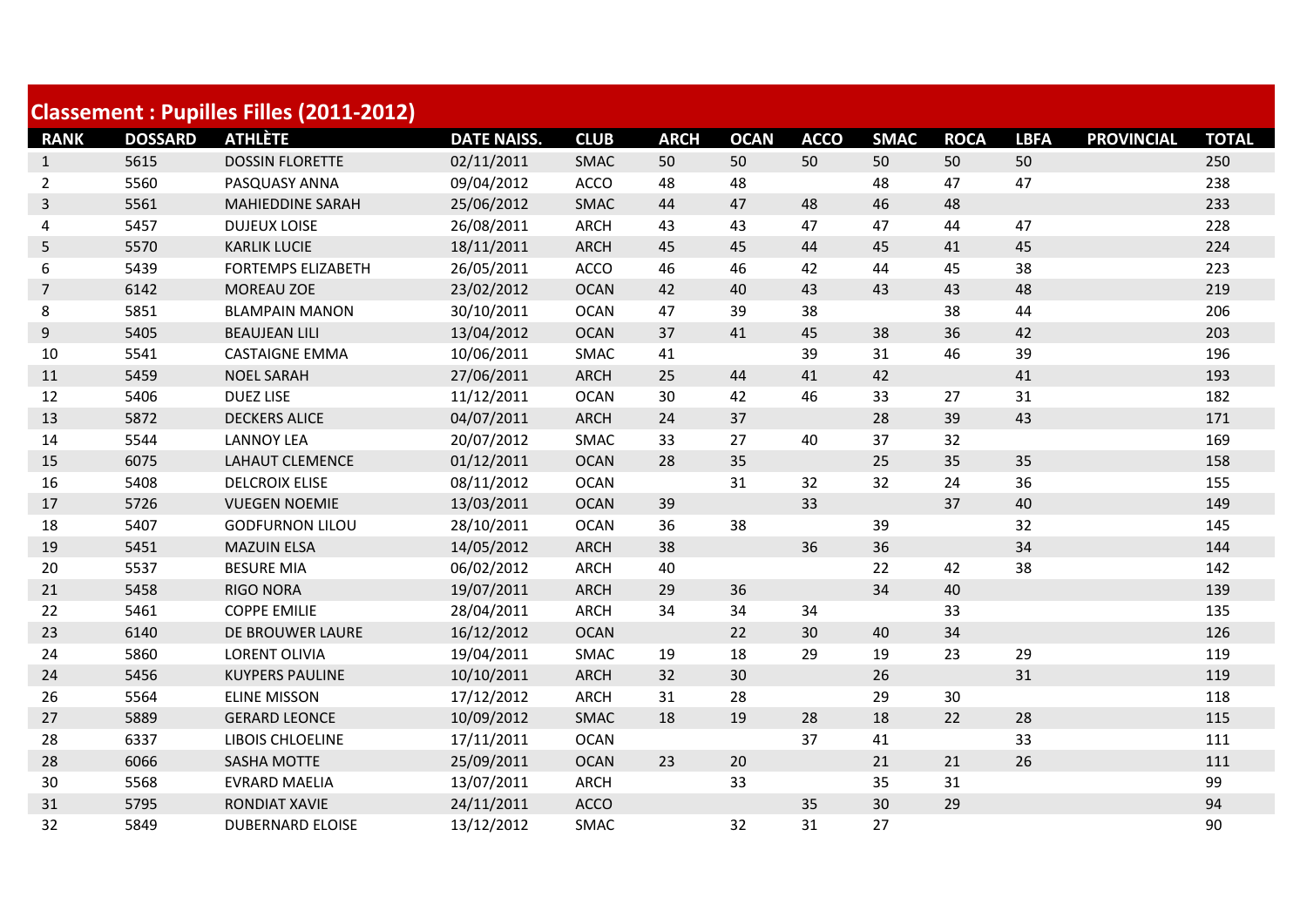| 33 | 5863 | <b>THOMAS ALICE</b> | 28/02/2012 | <b>SMAC</b> | 27  | 25  |           |  |
|----|------|---------------------|------------|-------------|-----|-----|-----------|--|
| 34 | 5565 | LOUNA SCLAVONS      | 17/02/2012 | ARCH        | 20  |     |           |  |
| 35 | 5562 | L DUJARDIN<br>NELL  | 19/12/2012 | <b>ARCH</b> | - 1 | . . | 1 C<br>-- |  |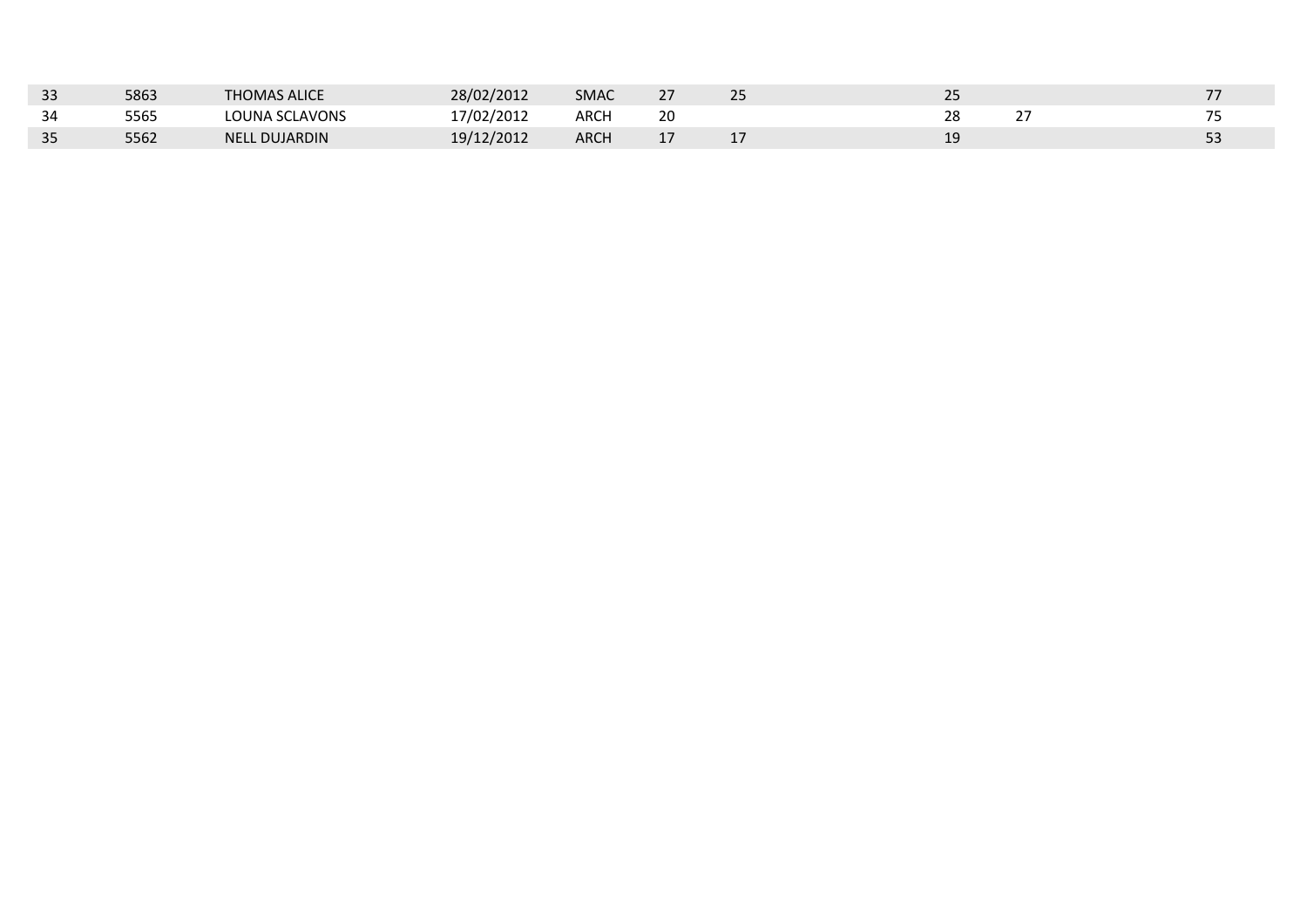|                |                | <b>Classement: Minimes Filles (2009-2010)</b> |                    |             |             |             |             |             |             |             |                   |              |
|----------------|----------------|-----------------------------------------------|--------------------|-------------|-------------|-------------|-------------|-------------|-------------|-------------|-------------------|--------------|
| <b>RANK</b>    | <b>DOSSARD</b> | <b>ATHLÈTE</b>                                | <b>DATE NAISS.</b> | <b>CLUB</b> | <b>ARCH</b> | <b>OCAN</b> | <b>ACCO</b> | <b>SMAC</b> | <b>ROCA</b> | <b>LBFA</b> | <b>PROVINCIAL</b> | <b>TOTAL</b> |
| $\mathbf{1}$   | 8682           | <b>BODART JULIA</b>                           | 04/02/2009         | <b>ARCH</b> | 50          | 50          | 48          | 50          | 48          | 48          |                   | 246          |
| $\overline{2}$ | 9041           | <b>DERYCKE CLEO</b>                           | 23/04/2010         | <b>OCAN</b> | 46          | 47          | 50          | 48          | 50          | 45          |                   | 241          |
| 3              | 8568           | <b>WIDART LUCIE</b>                           | 22/05/2009         | <b>ARCH</b> | 48          | 48          | 47          | 46          | 47          | 50          |                   | 240          |
| 4              | 8506           | <b>DUEZ ADELE</b>                             | 08/02/2010         | <b>OCAN</b> | 45          | 46          | 46          | 47          | 45          | 47          |                   | 231          |
| 5              | 8559           | <b>WIDART ALICE</b>                           | 28/12/2010         | <b>ARCH</b> | 43          | 45          | 44          | 44          | 46          | 46          |                   | 225          |
| 6              | 8563           | DE CLERCQ NOEMIE                              | 04/03/2010         | <b>ARCH</b> | 44          | 43          | 41          | 42          | 44          |             |                   | 214          |
| $\overline{7}$ | 8542           | DIDIER-MASUY JULIETTE                         | 10/01/2009         | <b>OCAN</b> | 40          | 40          | 40          | 43          | 43          | 42          |                   | 208          |
| 8              | 8560           | <b>ADANT INES</b>                             | 23/06/2010         | <b>ARCH</b> | 38          | 42          | 45          | 41          | 38          | 38          |                   | 204          |
| 9              | 9004           | <b>LAURENT IRMA</b>                           | 16/06/2009         | <b>OCAN</b> | 39          | 39          | 42          | 40          | 42          | 40          |                   | 203          |
| 10             | 8569           | <b>JANTON EVA</b>                             | 24/04/2009         | <b>ARCH</b> | 41          | 37          | 39          |             | 40          | 41          |                   | 198          |
| 11             | 8739           | <b>DEHIN LILA</b>                             | 16/02/2010         | <b>OCAN</b> | 33          | 36          | 38          | 36          | 39          | 39          |                   | 188          |
| 12             | 8567           | <b>DUJEUX MAELLE</b>                          | 03/09/2009         | <b>ARCH</b> | 47          | 44          |             | 45          |             | 44          |                   | 180          |
| 13             | 8677           | <b>TRIPNAUX LOLA</b>                          | 20/06/2009         | <b>ARCH</b> | 34          | 33          | 37          | 35          |             | 35          |                   | 174          |
| 14             | 9003           | <b>FONTAINE APOLLINE</b>                      | 09/11/2009         | <b>OCAN</b> | 31          | 31          | 36          | 34          | 36          | 36          |                   | 173          |
| 15             | 8565           | <b>KUYPERS ALICE</b>                          | 23/11/2009         | <b>ARCH</b> | 30          | 34          |             | 32          | 37          | 37          |                   | 170          |
| 16             | 8660           | <b>VANDERHAEGEN ADELE</b>                     | 05/02/2010         | SMAC        | 32          | 30          | 35          | 33          | 34          | 32          |                   | 166          |
| 17             | 8676           | <b>DEVOS AURORE</b>                           | 21/08/2009         | <b>ARCH</b> |             | 38          |             | 38          | 41          | 43          |                   | 160          |
| 18             | 8562           | <b>CORTEN CHLOE</b>                           | 12/05/2010         | <b>ARCH</b> | 29          | 28          | 34          |             | 33          | 34          |                   | 158          |
| 19             | 8571           | RODRIGUEZ LAURA                               | 26/03/2009         | <b>ARCH</b> | 24          | 21          |             | 24          | 35          | 31          |                   | 135          |
| 20             | 8507           | <b>GODFURNON ROMANE</b>                       | 09/10/2009         | <b>OCAN</b> | 25          | 29          |             | 31          |             | 33          |                   | 118          |
| 21             | 8662           | <b>BLEQUIT LAURE</b>                          | 17/12/2009         | <b>ACCO</b> |             | 24          | 33          | 25          | 32          |             |                   | 114          |
| 22             | 8653           | <b>DOEMER NEIKA</b>                           | 01/04/2010         | <b>SMAC</b> | 35          | 35          |             | 39          |             |             |                   | 109          |
| 23             | 8566           | <b>KUYPERS SCARLETTE</b>                      | 23/11/2009         | <b>ARCH</b> | 27          | 25          |             | 23          |             | 30          |                   | 105          |
| 24             | 8650           | <b>DELAITE MAYA</b>                           | 23/02/2010         | <b>OCAN</b> | 20          | 22          |             | 26          |             | 29          |                   | 97           |
| 25             | 8895           | <b>DRICOT-DELISEE TYMEA</b>                   | 11/05/2009         | <b>OCAN</b> |             | 26          |             | 30          | 31          |             |                   | 87           |
| 26             | 4285           | <b>VERDIN JULIETTE</b>                        | 30/11/2010         | <b>ARCH</b> | 26          | 27          |             | 28          |             |             |                   | 81           |
| 27             | 9014           | <b>DUPUIS CELIA</b>                           | 23/01/2009         | SMAC        | 28          | 23          |             | 27          |             |             |                   | 78           |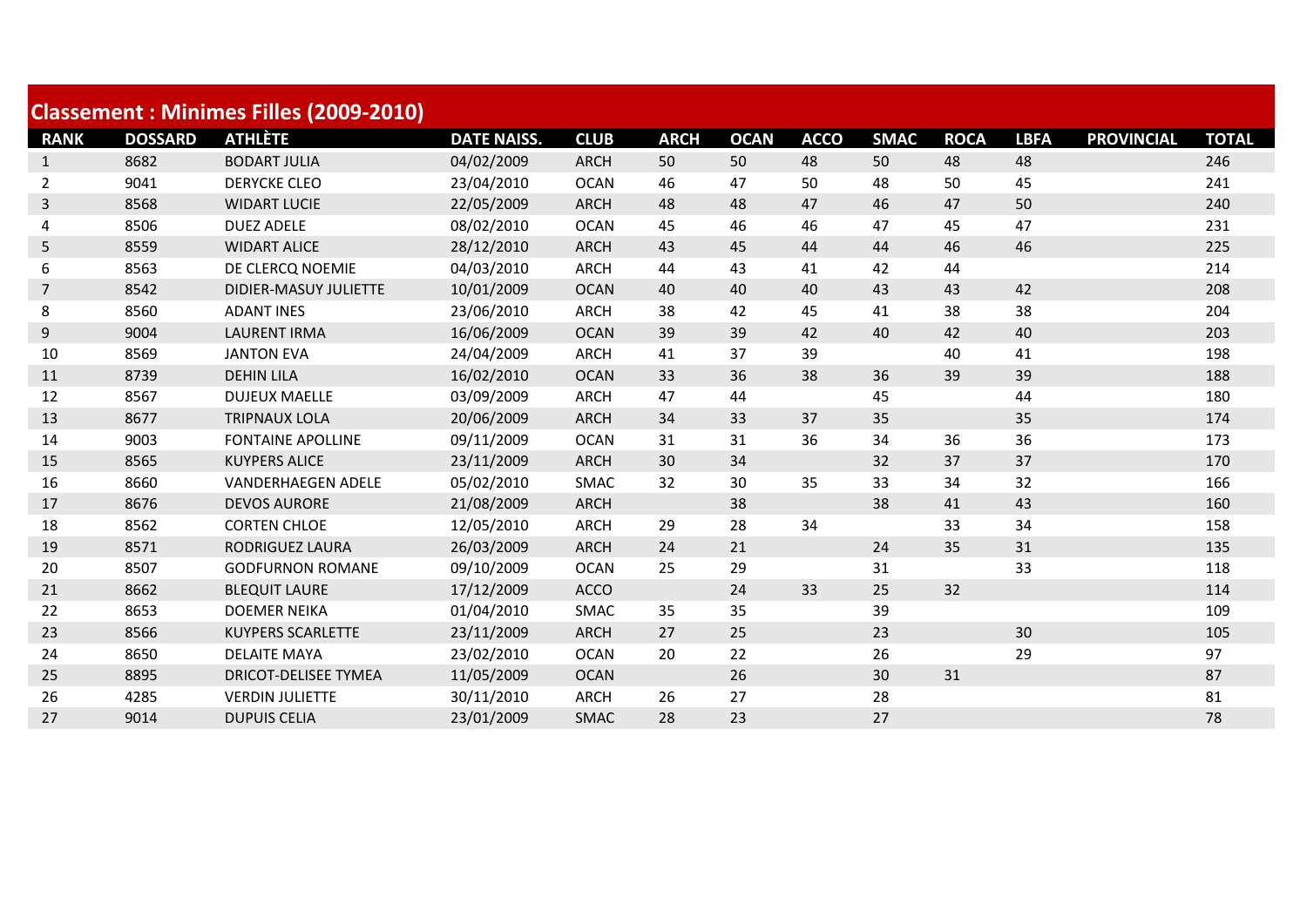|             |                | Classement: Cadettes (2007-2008) |                    |             |             |             |             |             |             |             |                   |              |
|-------------|----------------|----------------------------------|--------------------|-------------|-------------|-------------|-------------|-------------|-------------|-------------|-------------------|--------------|
| <b>RANK</b> | <b>DOSSARD</b> | <b>ATHLÈTE</b>                   | <b>DATE NAISS.</b> | <b>CLUB</b> | <b>ARCH</b> | <b>OCAN</b> | <b>ACCO</b> | <b>SMAC</b> | <b>ROCA</b> | <b>LBFA</b> | <b>PROVINCIAL</b> | <b>TOTAL</b> |
|             | 1740           | <b>LOYENS EMMA</b>               | 19/08/2008         | <b>ARCH</b> | 48          | 47          | 48          | 50          | 50          | 50          |                   | 246          |
|             | 1447           | <b>LIBOIS MAELYS</b>             | 26/09/2008         | <b>OCAN</b> | 50          | 48          | 50          | 48          | 48          | 47          |                   | 244          |
| 3           | 1692           | <b>RULOT MAUD</b>                | 17/06/2008         | <b>ARCH</b> | 47          | 46          | 47          | 47          | 46          | 45          |                   | 233          |
| 4           | 1348           | DOGOT LEONA                      | 16/08/2008         | <b>ARCH</b> | 46          | 45          | 46          | 46          | 45          | 46          |                   | 229          |
| 5           | 1583           | <b>RENSON NORAH</b>              | 19/12/2008         | <b>OCAN</b> | 44          | 41          | 45          |             | 40          | 44          |                   | 214          |
| 6           | 1476           | <b>DIDION LILOU</b>              | 21/06/2007         | <b>ARCH</b> | 42          | 39          | 44          | 42          | 41          | 41          |                   | 210          |
|             | 1426           | <b>COLSON PAULINE</b>            | 19/04/2008         | <b>SMAC</b> |             | 34          | 43          | 40          | 38          | 40          |                   | 195          |
| 8           | 1570           | <b>LENA TOUSSAINT</b>            | 27/02/2008         | <b>OCAN</b> | 39          | 33          |             | 41          | 39          | 39          |                   | 191          |
| 9           | 1429           | <b>MANIQUET ROMANE</b>           | 21/04/2007         | <b>SMAC</b> | 45          | 43          |             | 45          | 44          |             |                   | 177          |
| 10          | 1353           | <b>TIMMERMANS LOLA</b>           | 04/04/2007         | <b>ARCH</b> |             | 50          |             |             | 47          | 48          |                   | 145          |
| 11          | 1681           | <b>NOEL ROSALIE</b>              | 11/04/2008         | <b>SMAC</b> |             | 42          |             | 43          | 42          |             |                   | 127          |
| 12          | 1592           | <b>GILSON GABRIELLE</b>          | 27/07/2008         | <b>OCAN</b> |             | 37          |             |             | 43          | 42          |                   | 122          |
| 12          | 1352           | <b>FIASSE ISAURE</b>             | 30/07/2007         | <b>ARCH</b> | 41          | 38          |             |             |             | 43          |                   | 122          |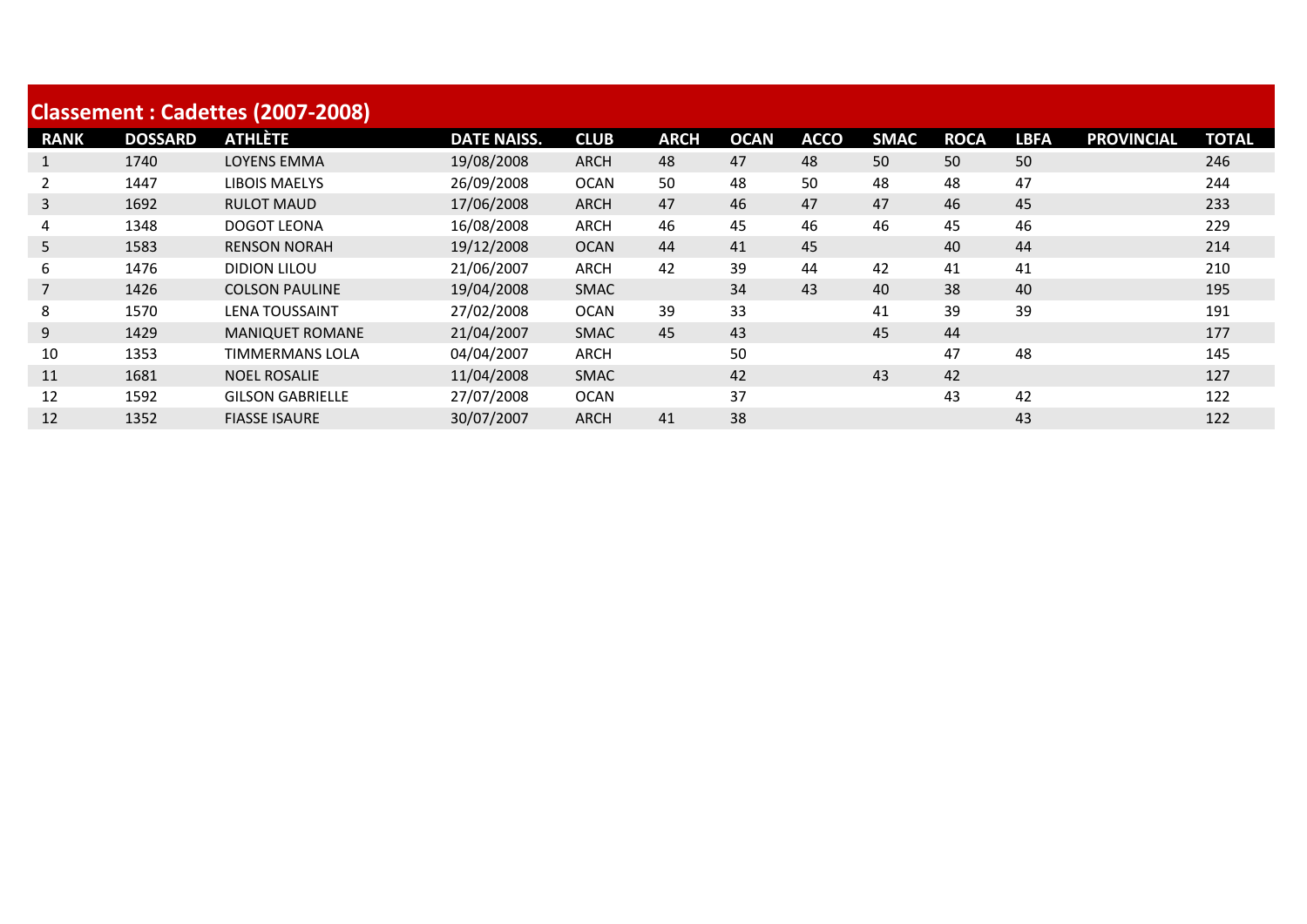|             |                | <b>Classement: Scolaires Filles (2005-2006)</b> |                    |             |             |             |             |             |             |             |                   |              |
|-------------|----------------|-------------------------------------------------|--------------------|-------------|-------------|-------------|-------------|-------------|-------------|-------------|-------------------|--------------|
| <b>RANK</b> | <b>DOSSARD</b> | <b>ATHLÈTE</b>                                  | <b>DATE NAISS.</b> | <b>CLUB</b> | <b>ARCH</b> | <b>OCAN</b> | <b>ACCO</b> | <b>SMAC</b> | <b>ROCA</b> | <b>LBFA</b> | <b>PROVINCIAL</b> | <b>TOTAL</b> |
|             | 3659           | <b>RULOT CLARA</b>                              | 06/10/2006         | ARCH        | 50          | 50          | 50          | 50          | 50          | 50          |                   | 250          |
| 2           | 3429           | LAMBERT LUCIA                                   | 14/03/2006         | <b>ARCH</b> |             | 48          | 48          | 48          | 48          | 48          |                   | 240          |
| 3           | 3424           | <b>ANCION EMMA</b>                              | 22/09/2006         | <b>ARCH</b> | 47          | 47          | 45          | 46          | 47          |             |                   | 232          |
| 4           | 3430           | <b>JADE LAMBERT</b>                             | 13/03/2006         | <b>ARCH</b> | 48          |             | 47          | 47          |             | 47          |                   | 189          |
|             | 3930           | <b>HOFFER LUCIE</b>                             | 19/08/2005         | <b>OCAN</b> |             |             | 44          | 45          |             | 46          |                   | 135          |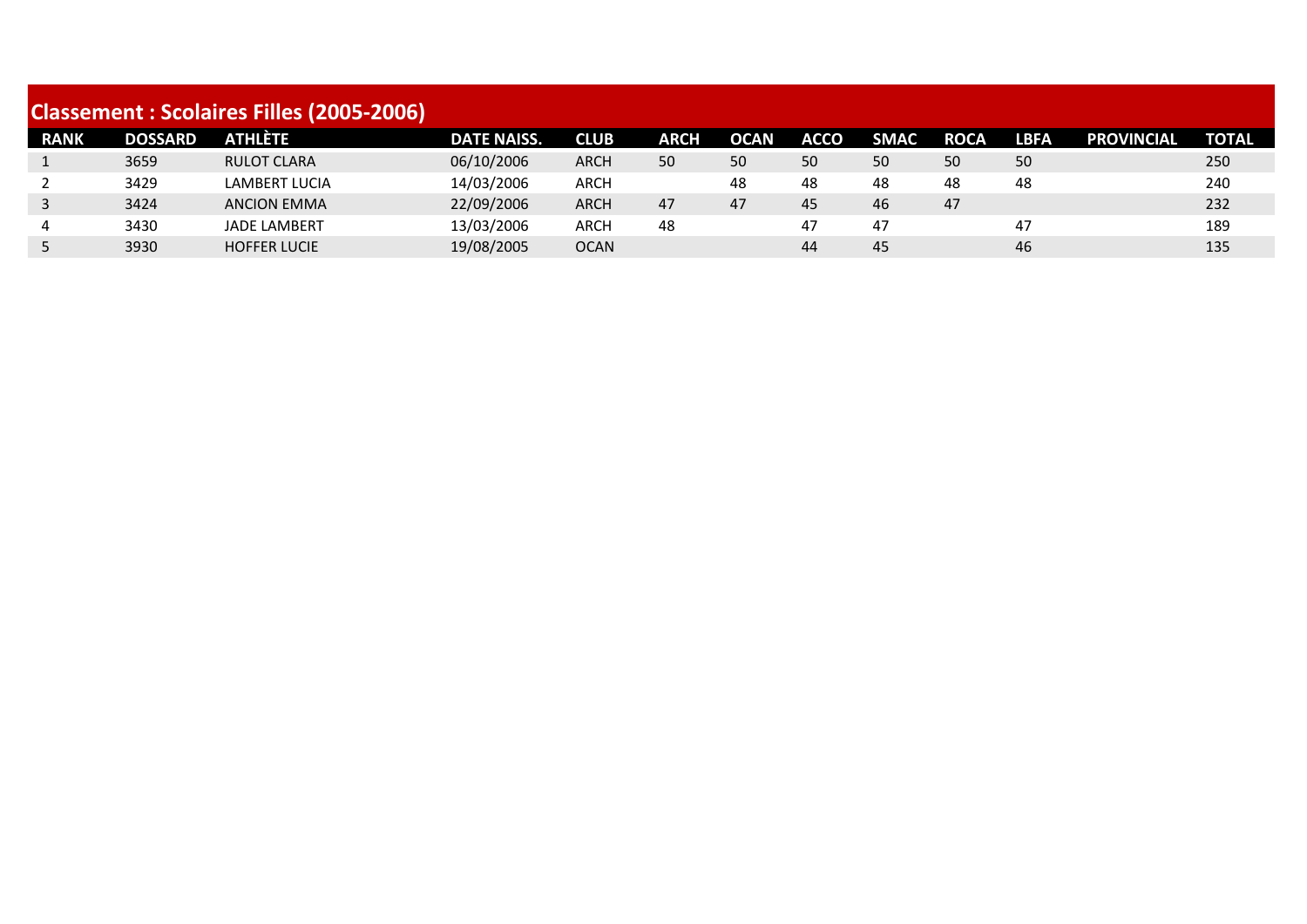| <b>Classement : Juniores Dames (2003-2004)</b> |                |                             |                    |             |             |             |             |             |             |             |                   |              |  |
|------------------------------------------------|----------------|-----------------------------|--------------------|-------------|-------------|-------------|-------------|-------------|-------------|-------------|-------------------|--------------|--|
| <b>RANK</b>                                    | <b>DOSSARD</b> | ATHLÈTE                     | <b>DATE NAISS.</b> | <b>CLUB</b> | <b>ARCH</b> | <b>OCAN</b> | <b>ACCO</b> | <b>SMAC</b> | <b>ROCA</b> | <b>LBFA</b> | <b>PROVINCIAL</b> | <b>TOTAL</b> |  |
|                                                | 597            | <b>ELISE TAMINIAU</b>       | 03/11/2004         | <b>ACCO</b> | 50          | 50          | 50          | 50          | 50          | 50          |                   | 250          |  |
|                                                | 595            | <b>TROUSSART NOEMIE</b>     | 17/01/2003         | <b>SMAC</b> | 48          | 48          | 48          | 48          | 48          |             |                   | 240          |  |
|                                                | 592            | <b>HOLDERBEKE CHARLOTTE</b> | 07/01/2004         | <b>SMAC</b> | 47          | 47          | 46          | 47          | 47          |             |                   | 234          |  |
|                                                | 650            | DUEDE NINA                  | 01/07/2003         | <b>SMAC</b> | 46          | 46          | 47          | 46          | 46          |             |                   | 231          |  |
|                                                |                |                             |                    |             |             |             |             |             |             |             |                   |              |  |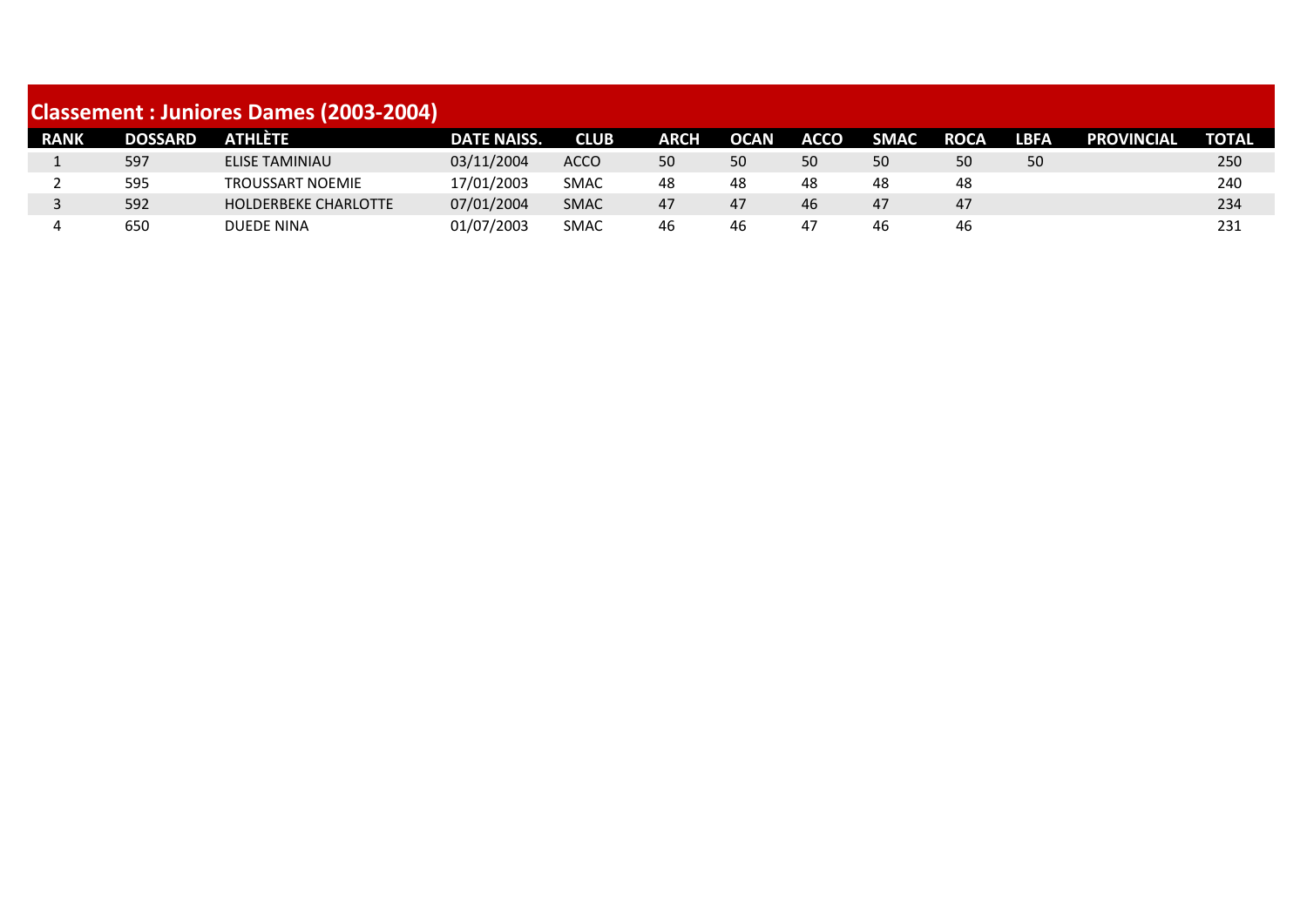|              |                | <b>Classement : Séniores Dames (1987-2002)</b> |                    |             |      |             |             |             |             |      |                   |              |
|--------------|----------------|------------------------------------------------|--------------------|-------------|------|-------------|-------------|-------------|-------------|------|-------------------|--------------|
| <b>RANK</b>  | <b>DOSSARD</b> | ATHLÈTE                                        | <b>DATE NAISS.</b> | <b>CLUB</b> | ARCH | <b>OCAN</b> | <b>ACCO</b> | <b>SMAC</b> | <b>ROCA</b> | LBFA | <b>PROVINCIAL</b> | <b>TOTAL</b> |
|              | 2261           | STEPHANIE CAPPELLE                             | 28/04/1988         | <b>SMAC</b> | 47   | 47          |             | 47          | 48          | 48   |                   | 237          |
| 2            | 2185           | <b>COLOT MARIE</b>                             | 25/02/1994         | <b>ACCO</b> | 45   | 46          | 48          | 45          | 45          | 47   |                   | 231          |
| $\mathbf{3}$ | 2354           | <b>BRAECKMAN SOLINE</b>                        | 08/10/1998         | <b>OCAN</b> | 50   | 50          |             | 48          |             | 50   |                   | 198          |
| 4            | 2242           | <b>PONLOT FLORINE</b>                          | 25/09/1995         | <b>OCAN</b> | 46   |             | 50          | 46          | 46          |      |                   | 188          |
| 5            | 2278           | <b>VANDEVERRE ALINE</b>                        | 26/04/2001         | <b>SMAC</b> | 44   | 45          |             | 44          | 44          |      |                   | 177          |
| 6            | 2126           | <b>GERARDY ALINE</b>                           | 31/10/1994         | <b>ARCH</b> |      | 48          |             | 50          | 50          |      |                   | 148          |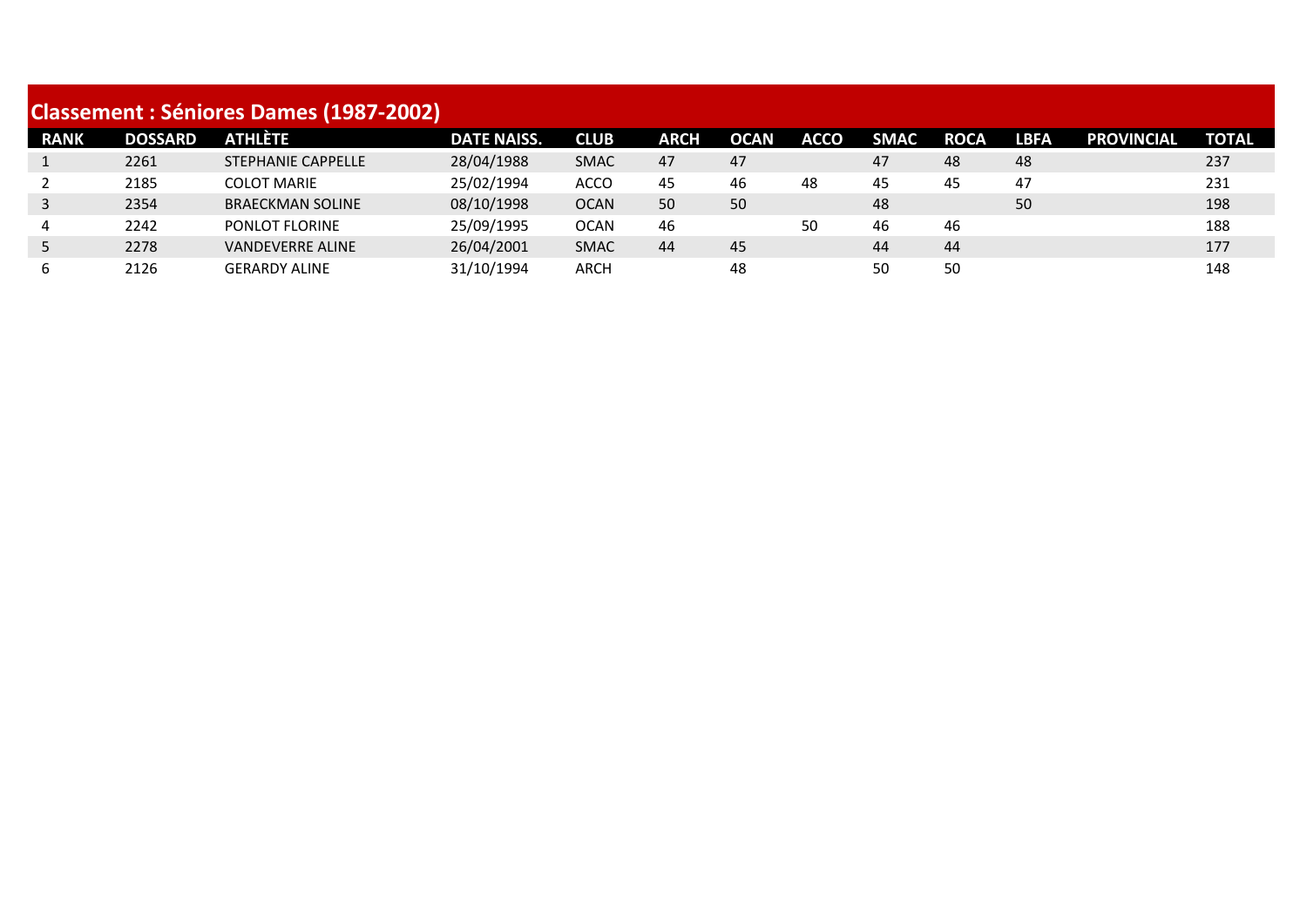|                |                | <b>Classement: Masters Dames (à partir de 35 ans)</b> |                    |             |             |             |             |             |             |             |                   |              |
|----------------|----------------|-------------------------------------------------------|--------------------|-------------|-------------|-------------|-------------|-------------|-------------|-------------|-------------------|--------------|
| <b>RANK</b>    | <b>DOSSARD</b> | ATHLÈTE                                               | <b>DATE NAISS.</b> | <b>CLUB</b> | <b>ARCH</b> | <b>OCAN</b> | <b>ACCO</b> | <b>SMAC</b> | <b>ROCA</b> | <b>LBFA</b> | <b>PROVINCIAL</b> | <b>TOTAL</b> |
| $\mathbf{1}$   | 4033           | <b>SEUTIN ANNE</b>                                    | 17/03/1977         | <b>SMAC</b> | 50          | 50          | 50          | 48          | 48          | 50          |                   | 248          |
| 2              | 3946           | <b>SION EMMANUELLE</b>                                | 25/03/1978         | <b>ARCH</b> | 47          | 48          | 48          | 47          | 47          | 47          |                   | 237          |
| 3              | 4015           | <b>DESTREE MARIE</b>                                  | 16/01/1983         | <b>ACCO</b> | 46          | 47          | 47          | 45          | 46          | 46          |                   | 232          |
| 4              | 4010           | <b>RABEUX CHRISTINE</b>                               | 31/12/1961         | <b>SMAC</b> | 45          | 45          | 46          | 43          | 45          | 45          |                   | 226          |
| 5              | 4034           | <b>LIGOT ANNICK</b>                                   | 18/07/1970         | <b>ARCH</b> | 43          | 44          | 45          | 44          |             | 44          |                   | 220          |
| 6              | 3923           | <b>GOBLET ANNICK</b>                                  | 28/07/1963         | <b>ACCO</b> | 42          | 41          |             | 42          | 42          | 43          |                   | 210          |
| $\overline{7}$ | 3948           | <b>BUZIN DONATIENNE</b>                               | 20/05/1967         | <b>ARCH</b> | 44          | 43          | 44          |             | 43          |             |                   | 174          |
| 8              | 3949           | OLIX CHEILA                                           | 12/09/1963         | <b>ARCH</b> |             | 40          | 43          | 40          | 40          |             |                   | 163          |
| 9              | 4013           | <b>SOENEN VIRGINIE</b>                                | 11/09/1986         | <b>SMAC</b> |             |             |             | 50          | 50          | 48          |                   | 148          |
| 10             | 4036           | <b>BERG ANNE</b>                                      | 16/12/1959         | <b>ROCA</b> | 41          |             |             | 39          | 38          |             |                   | 118          |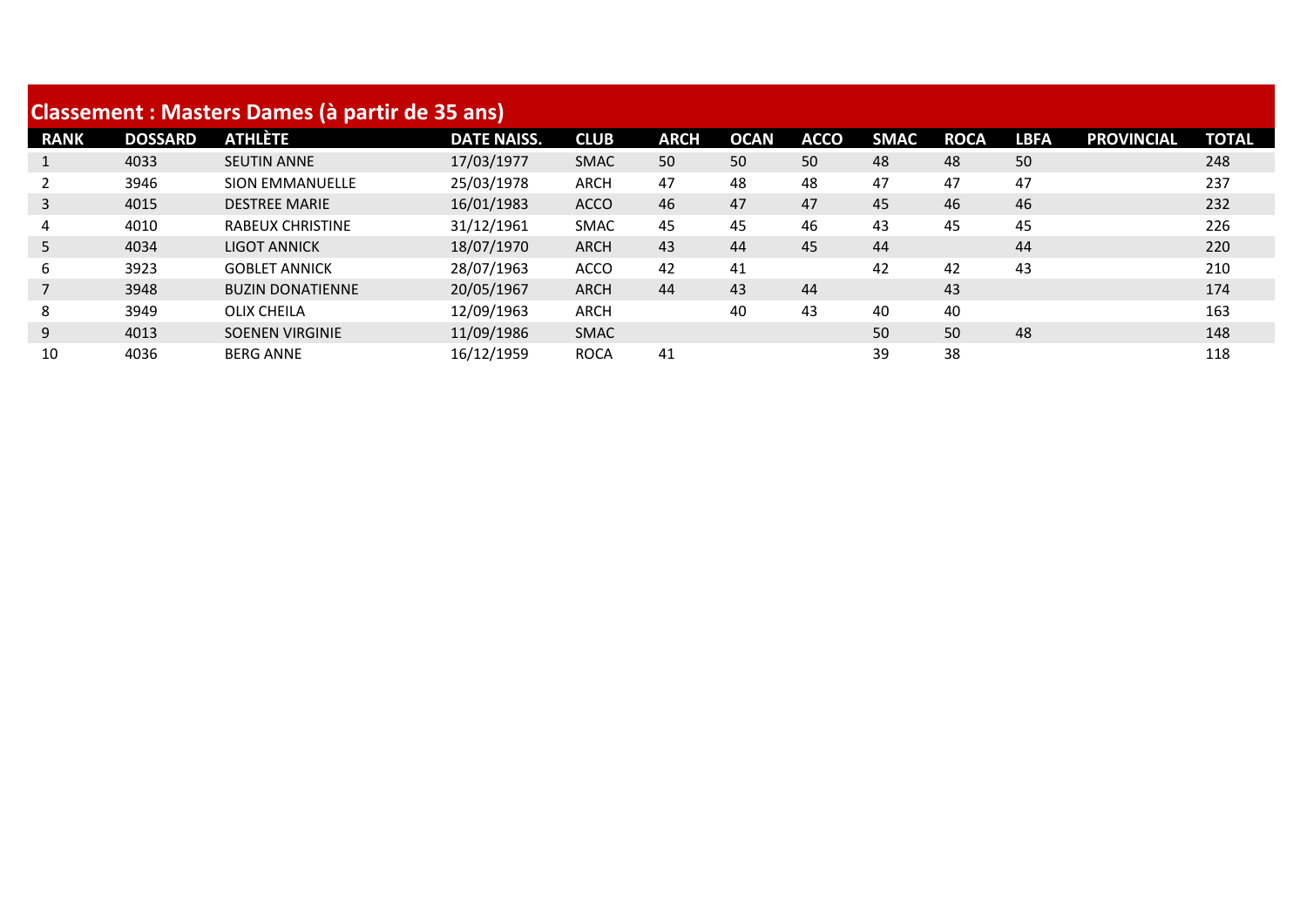|                |                | <b>Classement: Cross-Court Dames</b> |                    |             |             |             |             |             |             |             |                   |       |
|----------------|----------------|--------------------------------------|--------------------|-------------|-------------|-------------|-------------|-------------|-------------|-------------|-------------------|-------|
| <b>RANK</b>    | <b>DOSSARD</b> | <b>ATHLÈTE</b>                       | <b>DATE NAISS.</b> | <b>CLUB</b> | <b>ARCH</b> | <b>OCAN</b> | <b>ACCO</b> | <b>SMAC</b> | <b>ROCA</b> | <b>LBFA</b> | <b>PROVINCIAL</b> | TOTAL |
| $\mathbf{1}$   | 678            | <b>HENROZ ALIX</b>                   | 09/04/2004         | <b>ARCH</b> | 47          | 48          | 50          | 48          |             | 47          |                   | 240   |
| $\overline{2}$ | 3291           | <b>JASINSKI CHRISTINE</b>            | 25/06/1974         | <b>ARCH</b> | 45          | 44          | 46          | 44          | 46          | 44          |                   | 225   |
| 3              | 3903           | DE JAEGER EVELYNE                    | 07/06/1979         | <b>OCAN</b> | 43          | 42          | 44          | 41          | 44          | 43          |                   | 216   |
| 4              | 4083           | <b>HOUART CAROLINE</b>               | 26/12/1979         | <b>OCAN</b> | 37          | 38          | 41          | 38          | 43          | 41          |                   | 201   |
| 5              | 2102           | <b>PUTZ PAULINE</b>                  | 09/03/1995         | <b>OCAN</b> | 38          | 36          | 37          | 35          | 42          |             |                   | 188   |
| 6              | 2129           | <b>AERTS SOPHIE</b>                  | 07/05/1992         | <b>ARCH</b> | 46          | 46          |             | 47          | 48          |             |                   | 187   |
|                | 3938           | <b>ANTENUCCI SANDRA</b>              | 07/05/1981         | <b>ARCH</b> |             |             | 48          | 45          | 47          | 46          |                   | 186   |
| 8              | 4057           | <b>METTENS ANNE</b>                  | 04/06/1964         | <b>OCAN</b> | 35          | 34          | 36          | 32          | 40          |             |                   | 177   |
| 9              | 4004           | POIRRIER DOMINIQUE                   | 26/11/1982         | <b>OCAN</b> |             | 43          | 45          | 43          | 45          |             |                   | 176   |
| 10             | 2123           | <b>LIGOT MARIE</b>                   | 19/04/2000         | ARCH        |             | 47          | 47          | 50          |             |             |                   | 144   |
| 11             | 3945           | <b>HALLOY GAETANE</b>                | 11/04/1978         | <b>ARCH</b> | 33          | 32          |             | 29          | 36          |             |                   | 130   |
| 12             | 680            | <b>WARNON MARINE</b>                 | 26/11/2003         | <b>ARCH</b> | 42          | 39          |             | 36          |             |             |                   | 117   |
| 13             | 4089           | SEPULCHRE VERONIQUE                  | 17/09/1979         | <b>OCAN</b> | 36          | 37          |             | 37          |             |             |                   | 110   |
| 14             | 2260           | <b>BRUYERE JADE</b>                  | 11/07/1995         | <b>SMAC</b> |             | 35          |             | 34          |             | 40          |                   | 109   |
| 15             | 4037           | <b>GILSON BEATRICE</b>               | 17/07/1975         | <b>ROCA</b> | 34          |             |             | 30          | 37          |             |                   | 101   |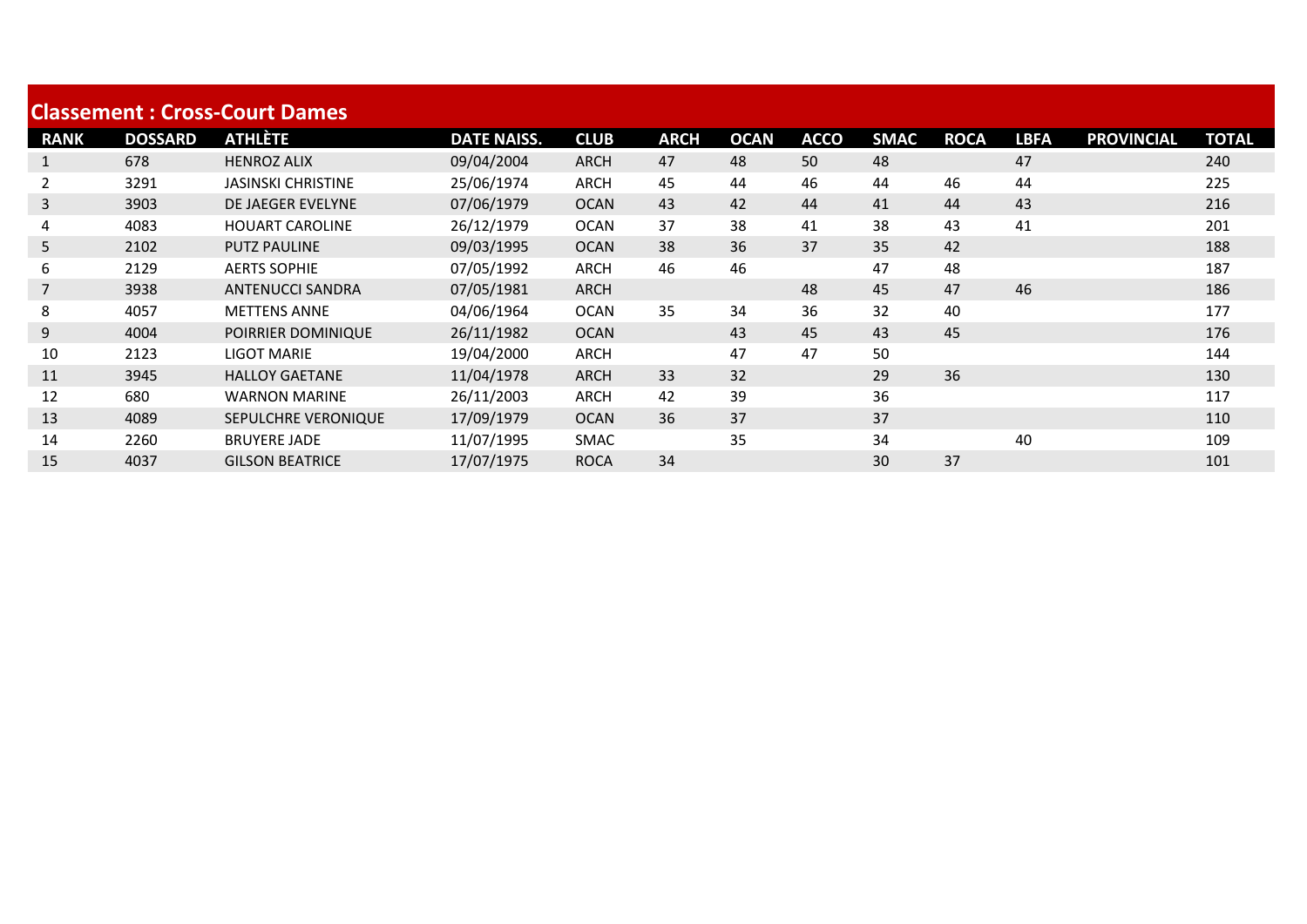|              | <b>Classement: Benjamins (2013-2014)</b> |                          |                    |             |             |             |             |             |             |             |                   |              |  |  |  |
|--------------|------------------------------------------|--------------------------|--------------------|-------------|-------------|-------------|-------------|-------------|-------------|-------------|-------------------|--------------|--|--|--|
| <b>RANK</b>  | <b>DOSSARD</b>                           | <b>ATHLÈTE</b>           | <b>DATE NAISS.</b> | <b>CLUB</b> | <b>ARCH</b> | <b>OCAN</b> | <b>ACCO</b> | <b>SMAC</b> | <b>ROCA</b> | <b>LBFA</b> | <b>PROVINCIAL</b> | <b>TOTAL</b> |  |  |  |
| $\mathbf{1}$ | 60                                       | <b>WIDART ROBIN</b>      | 11/05/2013         | <b>ARCH</b> | 47          | 50          | 50          | 46          | 48          | 50          |                   | 245          |  |  |  |
|              | 439                                      | <b>OLIVIER SAM</b>       | 22/02/2013         | <b>OCAN</b> | 50          | 48          |             | 50          | 50          | 47          |                   | 245          |  |  |  |
| 3            | 201                                      | <b>DELVIGNE EDWARD</b>   | 14/06/2013         | <b>SMAC</b> | 48          | 44          | 47          | 48          | 44          |             |                   | 231          |  |  |  |
| 4            | 438                                      | <b>FONTAINE JEAN</b>     | 09/06/2013         | <b>OCAN</b> | 42          | 45          | 48          | 45          | 47          | 41          |                   | 227          |  |  |  |
| 5            | 171                                      | <b>CORTEN LOIC</b>       | 24/11/2013         | <b>ARCH</b> | 44          | 47          | 46          | 34          | 43          | 44          |                   | 224          |  |  |  |
| 6            | 446                                      | <b>LORENT ROMAIN</b>     | 17/09/2014         | SMAC        | 45          | 41          | 45          | 38          | 45          | 47          |                   | 223          |  |  |  |
|              | 29                                       | ROUGE-DETERVILLE TIM     | 21/07/2013         | <b>OCAN</b> | 33          | 40          |             | 32          | 41          | 43          |                   | 189          |  |  |  |
| 8            | 204                                      | <b>MATHY COLIN</b>       | 31/10/2013         | <b>OCAN</b> | 29          | 28          | 43          | 29          | 39          | 42          |                   | 182          |  |  |  |
| 9            | 154                                      | DE CONINCK FELIX         | 16/12/2014         | <b>OCAN</b> | 27          | 23          | 41          | 27          | 36          | 40          |                   | 171          |  |  |  |
| 10           | 591                                      | <b>LOHEST JEAN</b>       | 17/01/2014         | <b>ARCH</b> | 38          | 38          | 44          | 33          |             |             |                   | 153          |  |  |  |
| 11           | 432                                      | <b>DEKAIRELLE XAVIER</b> | 18/02/2013         | ARCH        | 37          | 32          |             | 37          | 42          |             |                   | 148          |  |  |  |
| 12           | 490                                      | DEMARET LANI WILLIAM     | 10/07/2014         | <b>SMAC</b> | 35          | 33          |             | 40          | 37          |             |                   | 145          |  |  |  |
| 13           | 600                                      | <b>BASTIN VICTOR</b>     | 04/04/2014         | <b>OCAN</b> | 40          | 31          | 42          | 28          |             |             |                   | 141          |  |  |  |
| 14           | 61                                       | <b>MARIT HUGO</b>        | 25/01/2013         | <b>ARCH</b> | 46          | 37          |             |             |             | 48          |                   | 131          |  |  |  |
| 15           | 681                                      | POTY HUGO                | 03/02/2013         | <b>OCAN</b> | 36          | 46          |             | 44          |             |             |                   | 126          |  |  |  |
| 16           | 49                                       | <b>TENAUD EDGAR</b>      | 28/01/2013         | <b>OCAN</b> | 43          |             |             | 35          | 46          |             |                   | 124          |  |  |  |
| 17           | 205                                      | <b>LEROY ALESSIO</b>     | 29/01/2014         | <b>ROCA</b> | 41          | 42          |             |             | 40          |             |                   | 123          |  |  |  |
| 18           | 127                                      | <b>FRANCOIS EDEN</b>     | 21/03/2013         | <b>ARCH</b> | 28          | 22          |             | 26          | 32          |             |                   | 108          |  |  |  |
| 19           | 123                                      | <b>CAMARDA MATTIA</b>    | 12/04/2014         | <b>ARCH</b> | 25          | 26          |             |             | 35          |             |                   | 86           |  |  |  |
| 20           | 59                                       | <b>MARTHUS TIMEO</b>     | 28/06/2013         | <b>ARCH</b> | 21          | 24          |             |             | 34          |             |                   | 79           |  |  |  |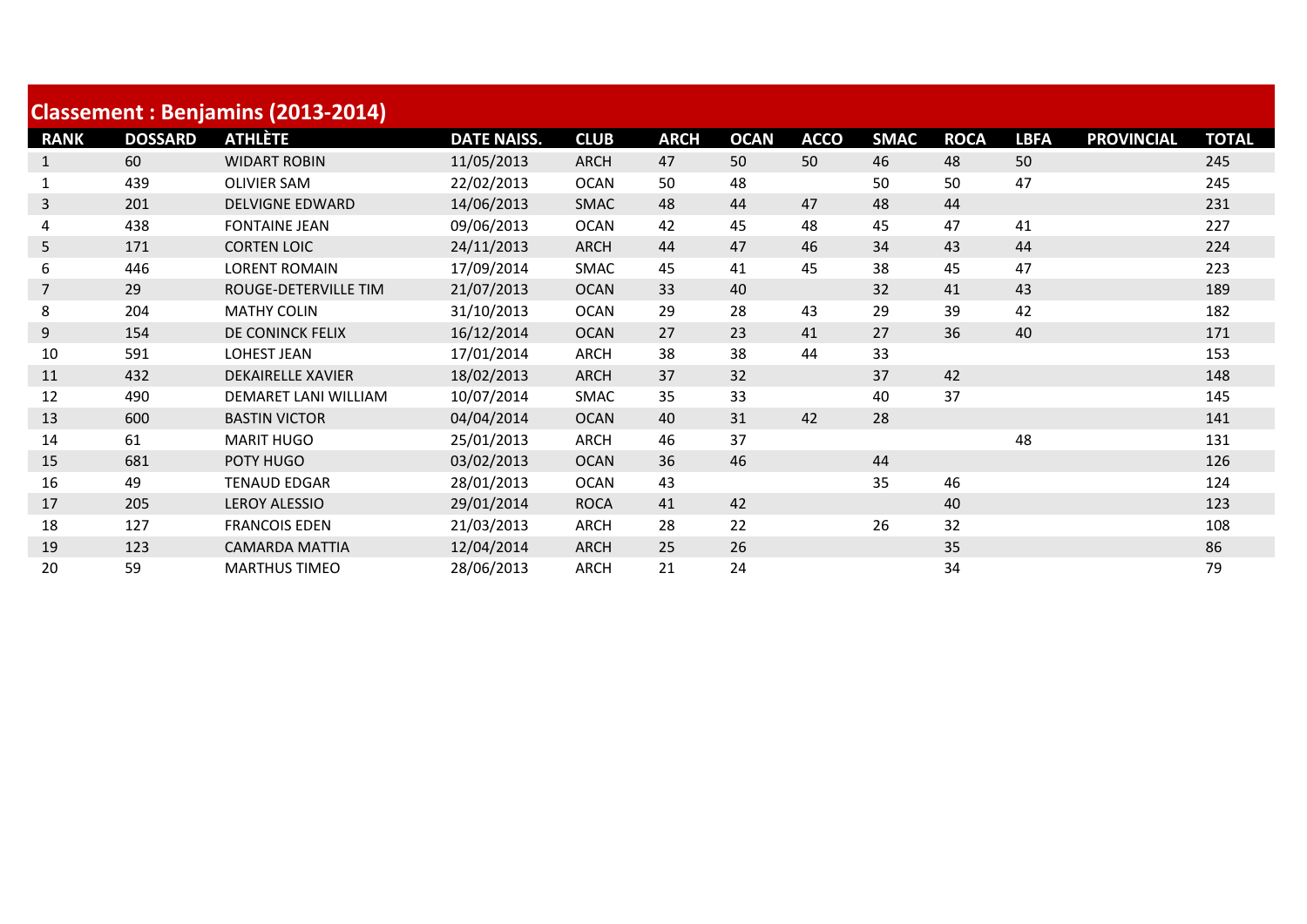| <b>Classement: Pupilles Garçons (2011-2012)</b> |                |                             |                    |             |             |             |             |             |             |             |                   |              |  |
|-------------------------------------------------|----------------|-----------------------------|--------------------|-------------|-------------|-------------|-------------|-------------|-------------|-------------|-------------------|--------------|--|
| <b>RANK</b>                                     | <b>DOSSARD</b> | <b>ATHLÈTE</b>              | <b>DATE NAISS.</b> | <b>CLUB</b> | <b>ARCH</b> | <b>OCAN</b> | <b>ACCO</b> | <b>SMAC</b> | <b>ROCA</b> | <b>LBFA</b> | <b>PROVINCIAL</b> | <b>TOTAL</b> |  |
| $\mathbf{1}$                                    | 2571           | <b>BEN VERVIER</b>          | 06/11/2012         | <b>ARCH</b> | 48          | 47          | 50          | 42          | 48          | 47          |                   | 240          |  |
| $\mathbf{1}$                                    | 2757           | <b>GEORGES BAPTISTE</b>     | 01/01/2012         | <b>OCAN</b> |             | 48          | 48          | 48          | 46          | 50          |                   | 240          |  |
| 3                                               | 2542           | <b>HONIN GEORGES</b>        | 02/04/2011         | <b>OCAN</b> | 50          | 43          | 44          | 46          | 50          | 42          |                   | 233          |  |
| 4                                               | 2669           | <b>WINAND GEORGES</b>       | 13/06/2011         | <b>ARCH</b> | 44          | 46          | 47          | 47          | 43          | 40          |                   | 227          |  |
| 5                                               | 2545           | <b>COPPIETERS LUCAS</b>     | 12/06/2012         | <b>ACCO</b> | 43          | 45          | 45          | 44          | 45          | 45          |                   | 224          |  |
| 6                                               | 2510           | LEFEBVRE ARTHUR             | 28/07/2011         | <b>OCAN</b> | 46          | 44          | 42          | 45          | 42          | 45          |                   | 222          |  |
| $\overline{7}$                                  | 2672           | <b>MATTEO GAZ</b>           | 27/06/2012         | <b>SMAC</b> | 38          | 42          | 41          | 43          | 44          | 46          |                   | 216          |  |
| 8                                               | 2670           | <b>COLSON MARTIN</b>        | 18/10/2012         | <b>SMAC</b> | 45          | 41          | 43          | 41          | 41          | 43          |                   | 213          |  |
| 9                                               | 3309           | <b>BARTHEL TOM</b>          | 06/09/2011         | <b>ARCH</b> |             | 50          |             | 50          | 47          | 48          |                   | 195          |  |
| 10                                              | 2574           | <b>MONIN GUILLAUME</b>      | 03/03/2012         | <b>ARCH</b> | 40          | 35          | 39          | 38          | 35          | 38          |                   | 190          |  |
| 11                                              | 2579           | <b>GIOSUE BIANCONI</b>      | 09/02/2012         | <b>ARCH</b> | 47          |             | 46          |             | 40          | 41          |                   | 174          |  |
| 12                                              | 2573           | <b>ROBERFROID NILS</b>      | 04/09/2012         | <b>ARCH</b> | 32          | 34          | 38          | 21          | 29          |             |                   | 154          |  |
| 13                                              | 2506           | DE NEUVILLE ARTHUR          | 13/07/2011         | <b>OCAN</b> | 36          |             | 37          | 37          | 33          |             |                   | 143          |  |
| 14                                              | 3009           | <b>DUMONT COLIN</b>         | 04/03/2012         | <b>ROCA</b> |             | 36          | 40          | 27          | 39          |             |                   | 142          |  |
| 15                                              | 2692           | <b>ADAM HANEN</b>           | 30/10/2012         | <b>ARCH</b> | 29          | 23          |             | 18          | 30          | 36          |                   | 136          |  |
| 16                                              | 3017           | <b>VRANCKEN JOACHIM</b>     | 14/12/2012         | <b>SMAC</b> | 25          | 25          |             | 23          | 28          | 34          |                   | 135          |  |
| 17                                              | 2577           | <b>OSCAR LOHEST</b>         | 15/08/2011         | <b>ARCH</b> | 30          | 38          | 36          | 28          |             |             |                   | 132          |  |
| 18                                              | 2507           | DE NEUVILLE BRIEUC          | 13/07/2011         | <b>OCAN</b> | 33          |             | 35          | 29          | 32          |             |                   | 129          |  |
| 19                                              | 2546           | <b>BLEQUIT DYLAN</b>        | 05/04/2012         | <b>ACCO</b> |             | 30          | 34          | 31          | 31          |             |                   | 126          |  |
| 20                                              | 2698           | <b>CLOSSET MATHYS</b>       | 02/03/2012         | <b>ARCH</b> | 41          |             |             | 35          | 36          |             |                   | 112          |  |
| 21                                              | 2664           | <b>DENET LUCENZO</b>        | 26/09/2011         | <b>ARCH</b> | 18          | 15          |             | 12          | 26          | 33          |                   | 104          |  |
| 22                                              | 3707           | DE KONINCK ILIAS            | 06/02/2012         | <b>OCAN</b> | 34          | 37          |             | 32          |             |             |                   | 103          |  |
| 23                                              | 3086           | <b>DARMONT MANOA</b>        | 28/02/2012         | <b>OCAN</b> |             | 33          |             | 34          | 34          |             |                   | 101          |  |
| 24                                              | 2691           | <b>PREAT HENRI</b>          | 02/11/2012         | <b>ARCH</b> | 20          | 20          | 33          |             | 25          |             |                   | 98           |  |
| 25                                              | 2572           | <b>VAN GEEBERGEN VICTOR</b> | 05/09/2012         | <b>ARCH</b> |             | 21          |             | 17          |             | 35          |                   | 73           |  |
| 26                                              | 2666           | <b>GODART AUGUSTIN</b>      | 19/08/2012         | <b>ARCH</b> | 17          | 17          |             | 11          | 24          |             |                   | 69           |  |
| 27                                              | 2840           | <b>DELOYER ANGUS</b>        | 26/01/2012         | <b>ROCA</b> | 26          |             |             | 14          | 27          |             |                   | 67           |  |
| 28                                              | 2694           | <b>DEBACKER MATHIS</b>      | 21/07/2012         | <b>ARCH</b> | 15          | 19          |             | 13          |             |             |                   | 47           |  |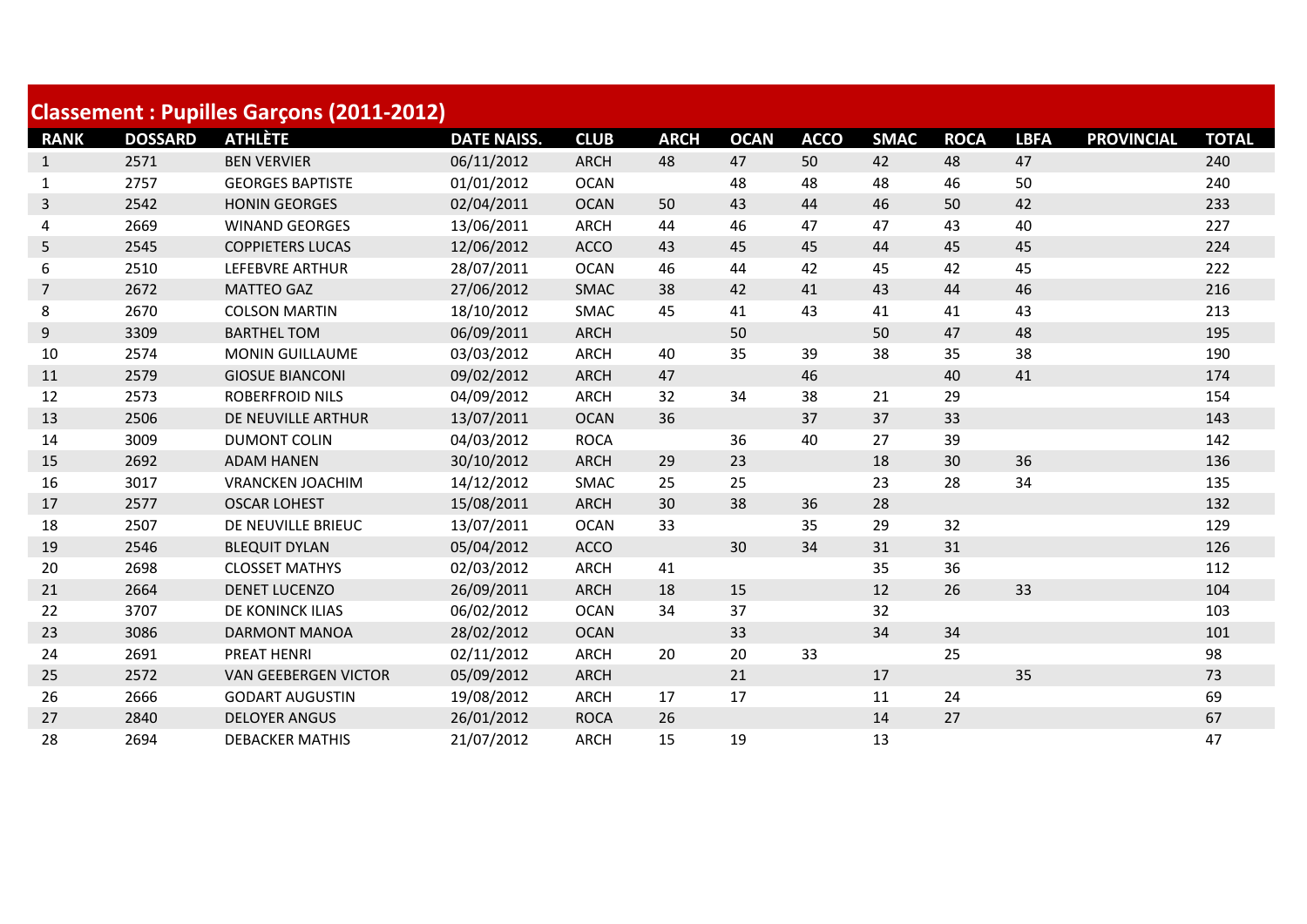| <b>Classement: Minimes Garçons (2009-2010)</b> |                |                          |                    |             |             |             |             |             |             |             |                   |              |
|------------------------------------------------|----------------|--------------------------|--------------------|-------------|-------------|-------------|-------------|-------------|-------------|-------------|-------------------|--------------|
| <b>RANK</b>                                    | <b>DOSSARD</b> | <b>ATHLÈTE</b>           | <b>DATE NAISS.</b> | <b>CLUB</b> | <b>ARCH</b> | <b>OCAN</b> | <b>ACCO</b> | <b>SMAC</b> | <b>ROCA</b> | <b>LBFA</b> | <b>PROVINCIAL</b> | <b>TOTAL</b> |
| $\mathbf{1}$                                   | 5860           | <b>CHILIADE BARNABE</b>  | 14/08/2009         | <b>ARCH</b> |             | 50          | 48          | 50          | 50          | 50          |                   | 248          |
| $\overline{2}$                                 | 5863           | LEFEBVRE QUENTIN         | 13/01/2009         | ARCH        | 50          | 48          | 50          | 48          | 48          | 48          |                   | 244          |
| 3                                              | 6181           | <b>THIRY JULES</b>       | 03/10/2009         | <b>OCAN</b> | 48          | 47          | 47          | 47          | 47          | 47          |                   | 236          |
| 4                                              | 6342           | <b>BEAUPAIN BAPTISTE</b> | 24/08/2009         | <b>OCAN</b> | 47          | 46          | 45          | 46          | 45          | 45          |                   | 229          |
| 5                                              | 5977           | DE CONINCK CASIMIR       | 12/03/2010         | <b>OCAN</b> | 45          | 44          | 46          | 45          | 46          | 46          |                   | 228          |
| 6                                              | 5988           | <b>RUELLE GERMAIN</b>    | 08/02/2010         | <b>ARCH</b> | 46          | 43          | 43          | 42          | 43          | 40          |                   | 217          |
| $\overline{7}$                                 | 6239           | <b>DAVREUX CESAR</b>     | 18/03/2009         | <b>OCAN</b> | 44          | 45          | 42          | 40          | 42          | 41          |                   | 214          |
| 8                                              | 5987           | PALM SACHA               | 13/02/2010         | <b>ARCH</b> | 35          | 38          | 44          | 44          | 44          | 43          |                   | 213          |
| 9                                              | 5956           | <b>DELFOSSE MATTEO</b>   | 05/12/2009         | <b>SMAC</b> | 43          | 41          |             | 39          | 41          | 37          |                   | 201          |
| 10                                             | 6102           | <b>SACHA JOUON</b>       | 17/01/2009         | <b>OCAN</b> | 42          | 42          | 40          | 38          |             | 36          |                   | 198          |
| 11                                             | 5806           | <b>BEAUJEAN TIMEO</b>    | 12/11/2009         | <b>OCAN</b> | 37          | 36          | 39          | 43          | 40          | 34          |                   | 195          |
| 11                                             | 5856           | MILAZZO BAPTISTE         | 06/07/2010         | <b>ARCH</b> | 41          |             | 35          | 37          | 38          | 44          |                   | 195          |
| 13                                             | 5839           | <b>VAN STEEN PIERRE</b>  | 05/10/2010         | <b>OCAN</b> | 39          | 39          |             | 30          | 39          | 42          |                   | 189          |
| 14                                             | 5851           | <b>CREVITS GASPARD</b>   | 08/12/2010         | <b>ARCH</b> | 36          | 40          | 38          | 36          | 34          | 35          |                   | 185          |
| 15                                             | 5976           | PASQUASY EMILE           | 17/01/2010         | <b>ACCO</b> | 40          | 37          |             | 33          | 31          | 32          |                   | 173          |
| 16                                             | 5958           | <b>DENIS JONAS</b>       | 11/01/2010         | <b>SMAC</b> | 33          | 35          | 36          | 32          |             | 33          |                   | 169          |
| 17                                             | 5859           | <b>GASPART ARTHUR</b>    | 03/12/2009         | <b>ARCH</b> | 30          | 32          | 33          | 29          | 32          | 32          |                   | 159          |
| 18                                             | 5811           | <b>DRUART ROMAIN</b>     | 02/09/2010         | <b>OCAN</b> |             |             | 41          | 41          | 33          | 39          |                   | 154          |
| 19                                             | 5983           | <b>FRENNET MARCEAU</b>   | 08/12/2010         | <b>ARCH</b> | 32          |             |             | 35          | 36          | 38          |                   | 141          |
| 20                                             | 5981           | <b>MORIMONT LILIAN</b>   | 29/12/2010         | <b>ARCH</b> | 24          | 28          |             | 20          | 28          | 27          |                   | 127          |
| 21                                             | 5810           | DE BROUWER THEO          | 12/09/2010         | <b>OCAN</b> |             | 26          | 37          | 25          | 37          |             |                   | 125          |
| 22                                             | 5966           | <b>ROSSIGNON JONAS</b>   | 19/08/2009         | <b>SMAC</b> |             | 29          |             | 26          | 35          | 29          |                   | 119          |
| 23                                             | 5843           | <b>FOSSION VICTOR</b>    | 14/09/2009         | <b>OCAN</b> | 26          | 27          | 34          |             | 30          |             |                   | 117          |
| 24                                             | 5808           | <b>DELCROIX MARTIN</b>   | 24/06/2010         | <b>OCAN</b> |             | 23          | 32          | 28          |             | 30          |                   | 113          |
| 25                                             | 5850           | <b>DEMARCIN ARTHUR</b>   | 16/12/2010         | ARCH        | 27          |             |             | 24          | 27          | 28          |                   | 106          |
| 26                                             | 5855           | <b>JACOBS SERAPHIN</b>   | 27/08/2010         | <b>ARCH</b> | 22          |             | 31          | 21          | 26          |             |                   | 100          |
| 27                                             | 5984           | <b>VICTOR GILSON</b>     | 05/11/2010         | <b>ARCH</b> | 20          | 18          |             | 14          | 20          | 23          |                   | 95           |
| 28                                             | 6420           | <b>DREZE ADAM</b>        | 17/12/2009         | <b>OCAN</b> | 28          | 33          |             | 31          |             |             |                   | 92           |
| 28                                             | 5854           | <b>JACOBS FELIX</b>      | 27/08/2010         | <b>ARCH</b> | 21          |             | 28          | 18          | 25          |             |                   | 92           |
| 30                                             | 5807           | <b>OLIVIER TOM</b>       | 19/10/2010         | <b>OCAN</b> | 25          | 21          |             | 16          | 29          |             |                   | 91           |
| 30                                             | 6372           | <b>MARTIN GAEL</b>       | 08/07/2010         | <b>ARCH</b> |             | 22          |             | 19          | 24          | 26          |                   | 91           |
| 32                                             | 5959           | <b>GALLOY THIBAUT</b>    | 07/01/2009         | SMAC        | 31          | 30          |             | 27          |             |             |                   | 88           |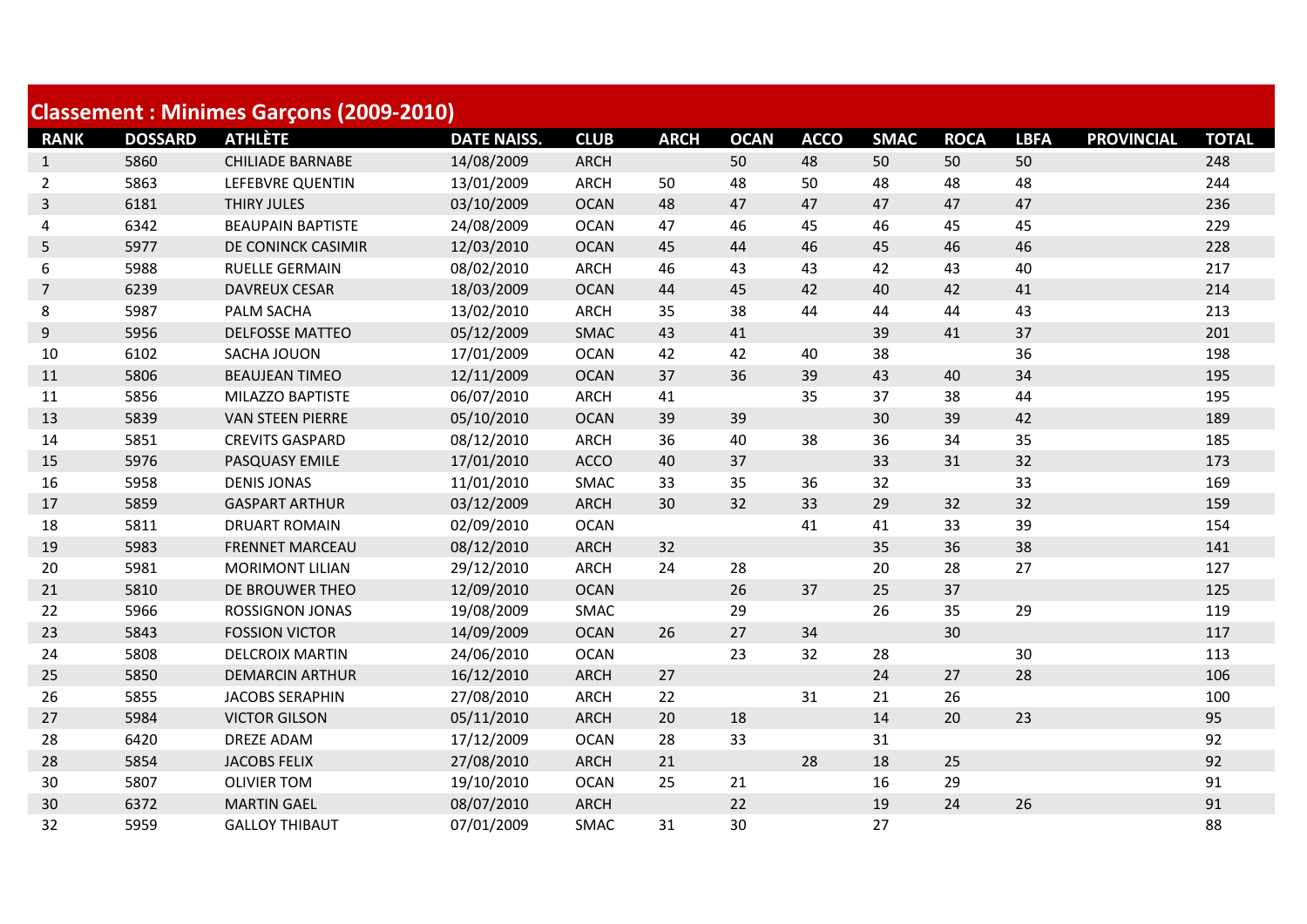| 33 | 6497 | <b>WILLEMET ARTHUR</b> | 17/12/2010 | <b>ARCH</b> | --       |    | -- |  |
|----|------|------------------------|------------|-------------|----------|----|----|--|
| 34 | 5180 | VANDENBERGHE YANN      | 04/06/2009 | <b>OCAN</b> | חר<br>∠∪ | 30 | -- |  |
| 35 | 595. | <b>DEMOULIN ARTHUR</b> | 12/12/2009 | SMAC        |          |    |    |  |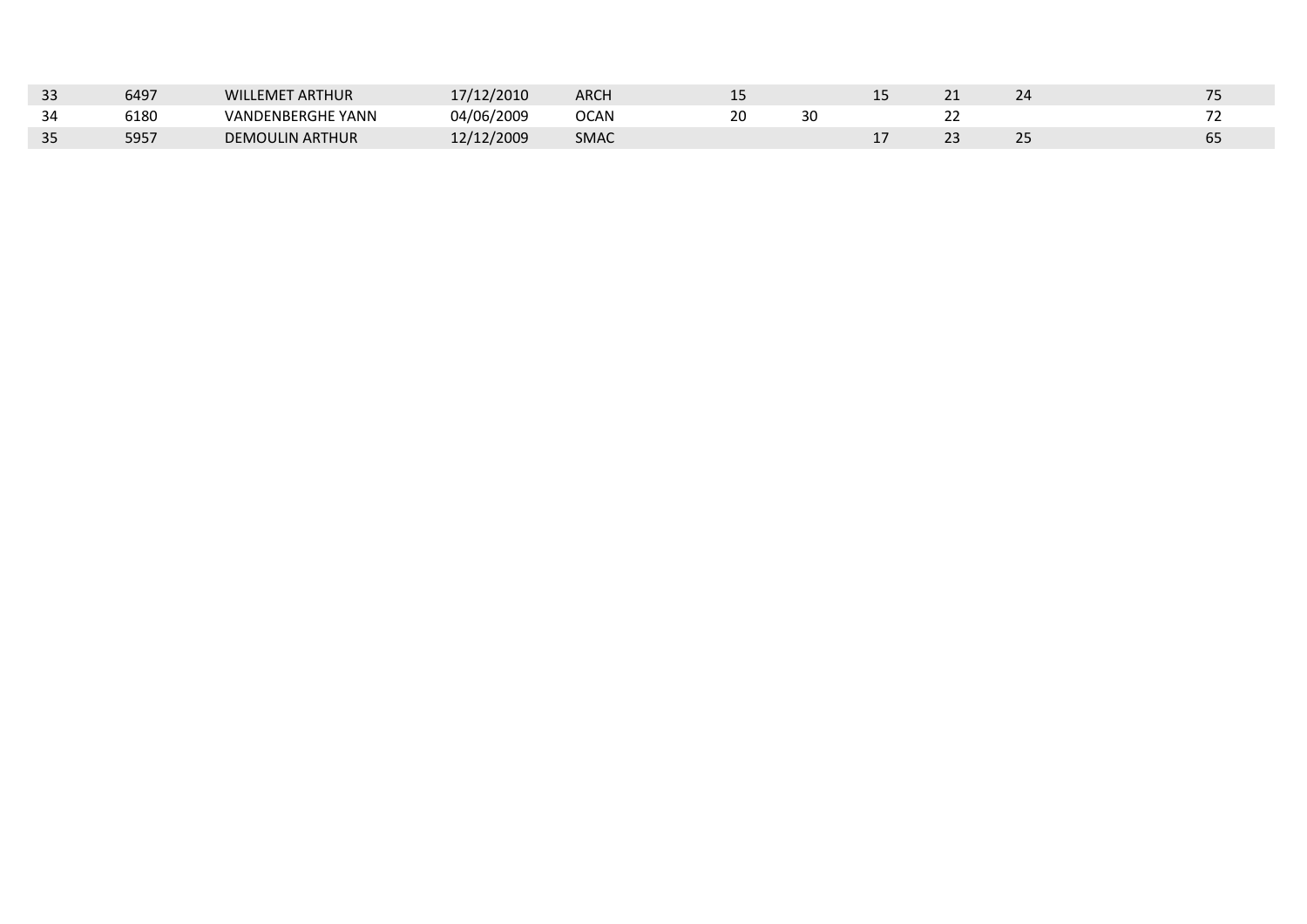| <b>Classement: Cadets (2007-2008)</b> |                |                         |                    |             |             |             |             |             |             |             |                   |       |  |
|---------------------------------------|----------------|-------------------------|--------------------|-------------|-------------|-------------|-------------|-------------|-------------|-------------|-------------------|-------|--|
| <b>RANK</b>                           | <b>DOSSARD</b> | <b>ATHLÈTE</b>          | <b>DATE NAISS.</b> | <b>CLUB</b> | <b>ARCH</b> | <b>OCAN</b> | <b>ACCO</b> | <b>SMAC</b> | <b>ROCA</b> | <b>LBFA</b> | <b>PROVINCIAL</b> | TOTAL |  |
|                                       | 1429           | <b>PALM ROMAIN</b>      | 09/02/2007         | <b>ARCH</b> | 50          | 50          | 50          | 50          | 48          | 50          |                   | 250   |  |
|                                       | 1336           | <b>BARTHEL LUCAS</b>    | 29/01/2008         | <b>ARCH</b> | 48          | 48          | 48          | 48          | 50          | 46          |                   | 242   |  |
| 3                                     | 1420           | <b>SIMON NOAH</b>       | 09/09/2008         | <b>SMAC</b> | 47          | 47          | 47          | 47          | 47          |             |                   | 235   |  |
| 4                                     | 1335           | <b>LABAR FLORENT</b>    | 13/05/2008         | <b>ARCH</b> | 45          | 46          | 46          | 46          | 46          | 48          |                   | 232   |  |
| 5                                     | 1334           | MILAZZO BASTIEN         | 14/07/2008         | <b>ARCH</b> | 46          | 45          | 45          | 45          | 44          | 47          |                   | 228   |  |
| 6                                     | 1337           | <b>MASSCHAELE REGIS</b> | 04/04/2007         | <b>ARCH</b> | 44          | 44          | 44          | 44          | 45          |             |                   | 221   |  |
|                                       | 1463           | <b>GAZIAUX MAURICE</b>  | 01/05/2008         | <b>SMAC</b> | 43          | 42          | 43          | 43          | 43          | 45          |                   | 217   |  |
| 8                                     | 1408           | <b>BERIOT YANIS</b>     | 21/06/2008         | <b>SMAC</b> | 41          | 39          | 41          | 41          |             | 44          |                   | 206   |  |
| 9                                     | 1619           | <b>CAUSTEUR HUGO</b>    | 01/08/2008         | <b>ARCH</b> | 40          | 37          | 40          | 38          | 41          |             |                   | 196   |  |
| 10                                    | 1333           | ROMEDENNE ANTOINE       | 22/11/2008         | <b>ARCH</b> | 38          | 36          | 39          | 36          | 40          |             |                   | 189   |  |
| 11                                    | 1320           | <b>BLEQUIT ALEX</b>     | 03/03/2008         | <b>ACCO</b> |             | 43          | 42          | 42          | 42          |             |                   | 169   |  |
| 12                                    | 1428           | <b>FRANCART YANIS</b>   | 05/09/2007         | <b>ARCH</b> | 39          | 38          |             | 37          |             | 43          |                   | 157   |  |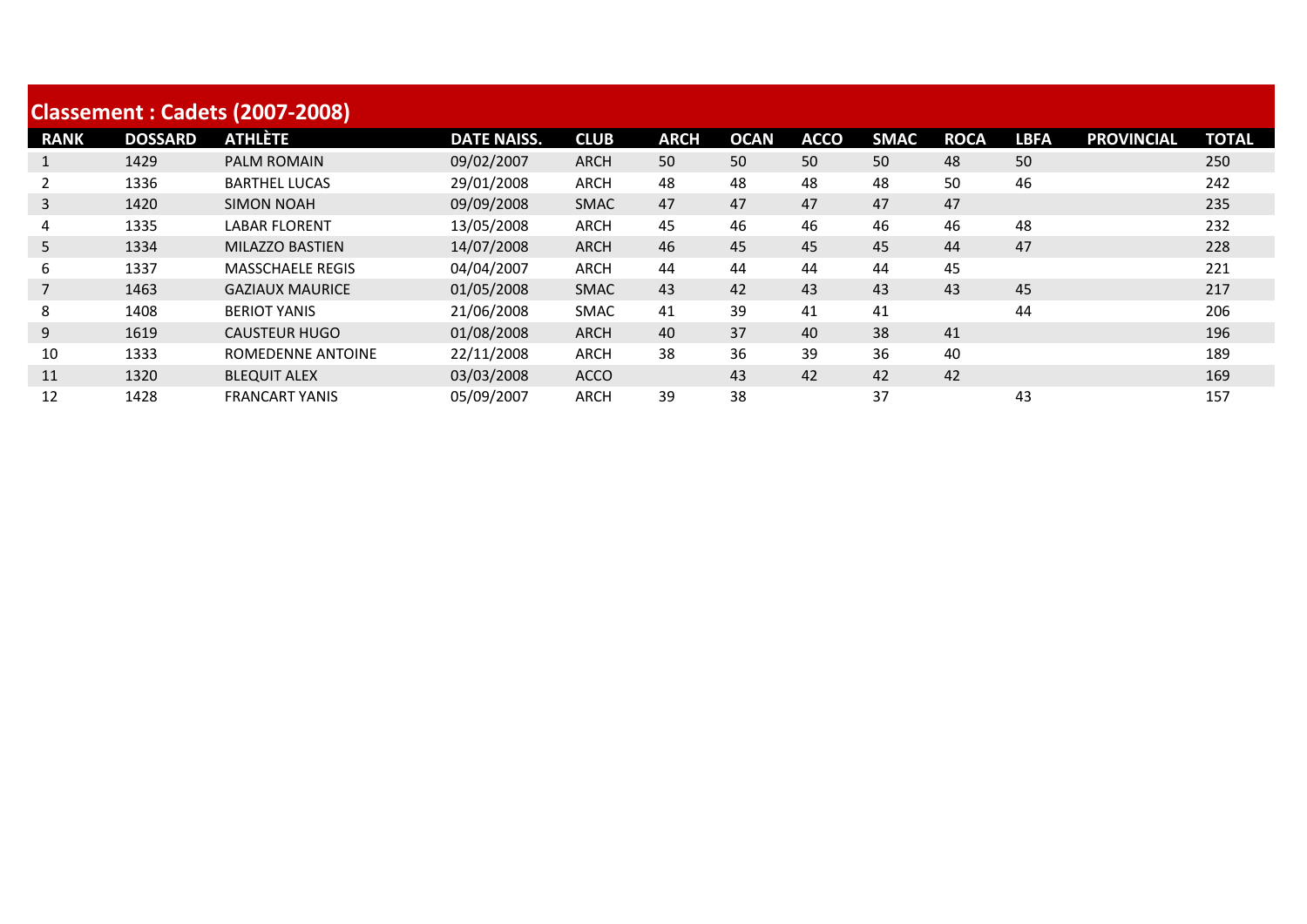| <b>Classement: Scolaires Garçons (2005-2006)</b> |                |                      |                    |             |             |             |             |             |             |             |                   |              |
|--------------------------------------------------|----------------|----------------------|--------------------|-------------|-------------|-------------|-------------|-------------|-------------|-------------|-------------------|--------------|
| <b>RANK</b>                                      | <b>DOSSARD</b> | <b>ATHLÈTE</b>       | <b>DATE NAISS.</b> | <b>CLUB</b> | <b>ARCH</b> | <b>OCAN</b> | <b>ACCO</b> | <b>SMAC</b> | <b>ROCA</b> | <b>LBFA</b> | <b>PROVINCIAL</b> | <b>TOTAL</b> |
| 1                                                | 3120           | <b>JANTON UGO</b>    | 13/03/2006         | ARCH        | 50          | 50          | 50          | 50          | 50          | 50          |                   | 250          |
| 2                                                | 3168           | <b>COLSON THOMAS</b> | 05/11/2005         | <b>SMAC</b> | 47          | 47          | 47          | 45          | 48          | 47          |                   | 236          |
| $\mathbf{3}$                                     | 3167           | <b>BRUYERE SASHA</b> | 29/06/2005         | <b>SMAC</b> | 48          | 48          | 48          | 48          |             |             |                   | 192          |
| 4                                                | 3104           | LEFEBVRE TOM         | 04/12/2005         | OCAN        | 45          |             |             | -42         | 47          | 45          |                   | 179          |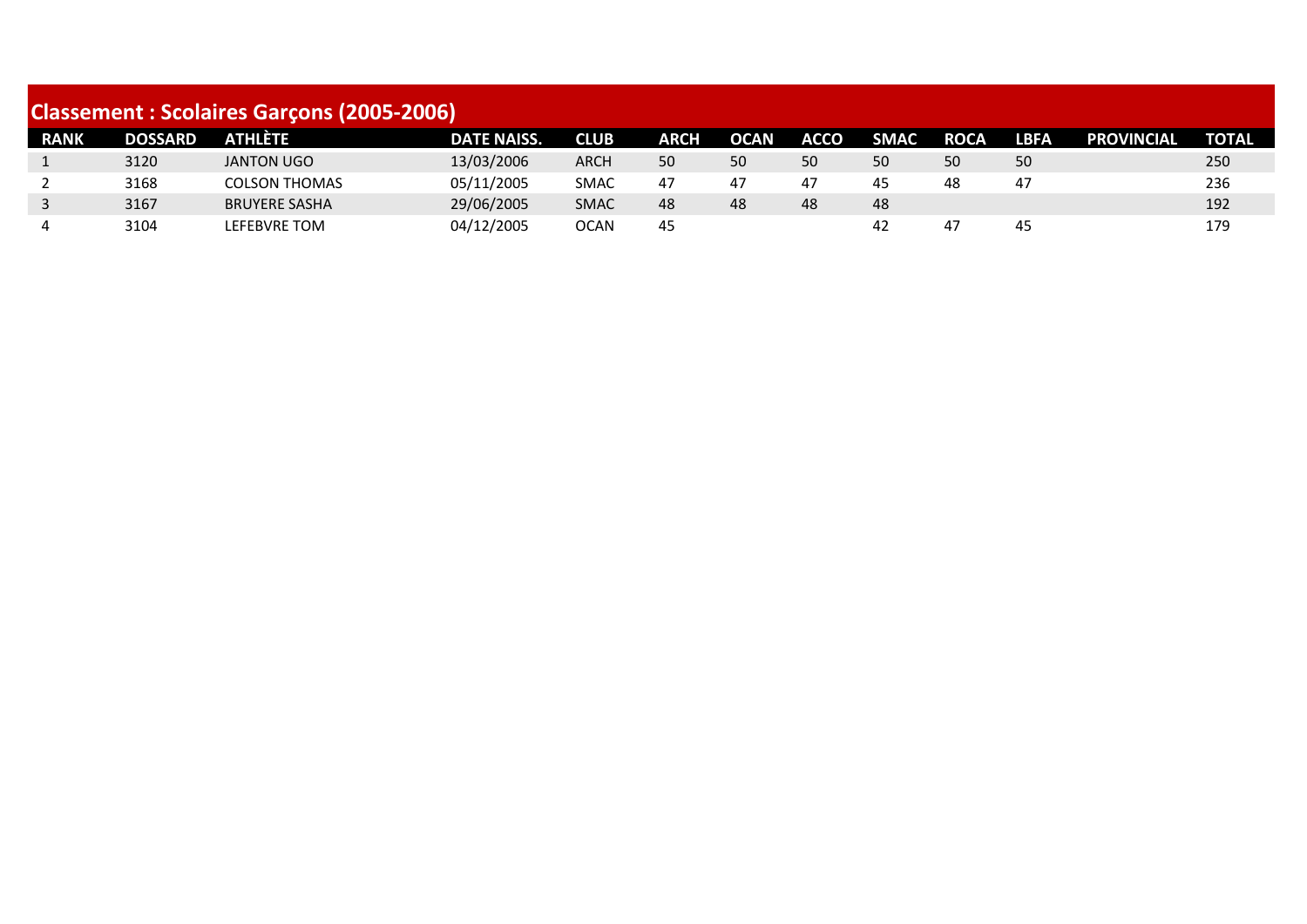|             | <b>Classement : Juniors Hommes (2003-2004)</b> |                        |                    |             |      |             |      |             |             |             |                   |              |  |
|-------------|------------------------------------------------|------------------------|--------------------|-------------|------|-------------|------|-------------|-------------|-------------|-------------------|--------------|--|
| <b>RANK</b> | <b>DOSSARD</b>                                 | <b>ATHLÉTE</b>         | <b>DATE NAISS.</b> | <b>CLUB</b> | ARCH | <b>OCAN</b> | ACCO | <b>SMAC</b> | <b>ROCA</b> | <b>LBFA</b> | <b>PROVINCIAL</b> | <b>TOTAL</b> |  |
|             | 686                                            | <b>ANCIAUX MATHIAS</b> | 07/06/2004         | <b>ROCA</b> | 50   | 50          | 50   | 48          | 48          |             |                   | 246          |  |
|             | 656                                            | LANGE MATHIS           | 24/09/2004         | OCAN        | 48   | 48          |      |             | 47          | 48          |                   | 191          |  |
|             | 611                                            | JANTON QUENTIN         | 26/10/2003         | ARCH        |      |             |      | 50          | 50          | 50          |                   | 150          |  |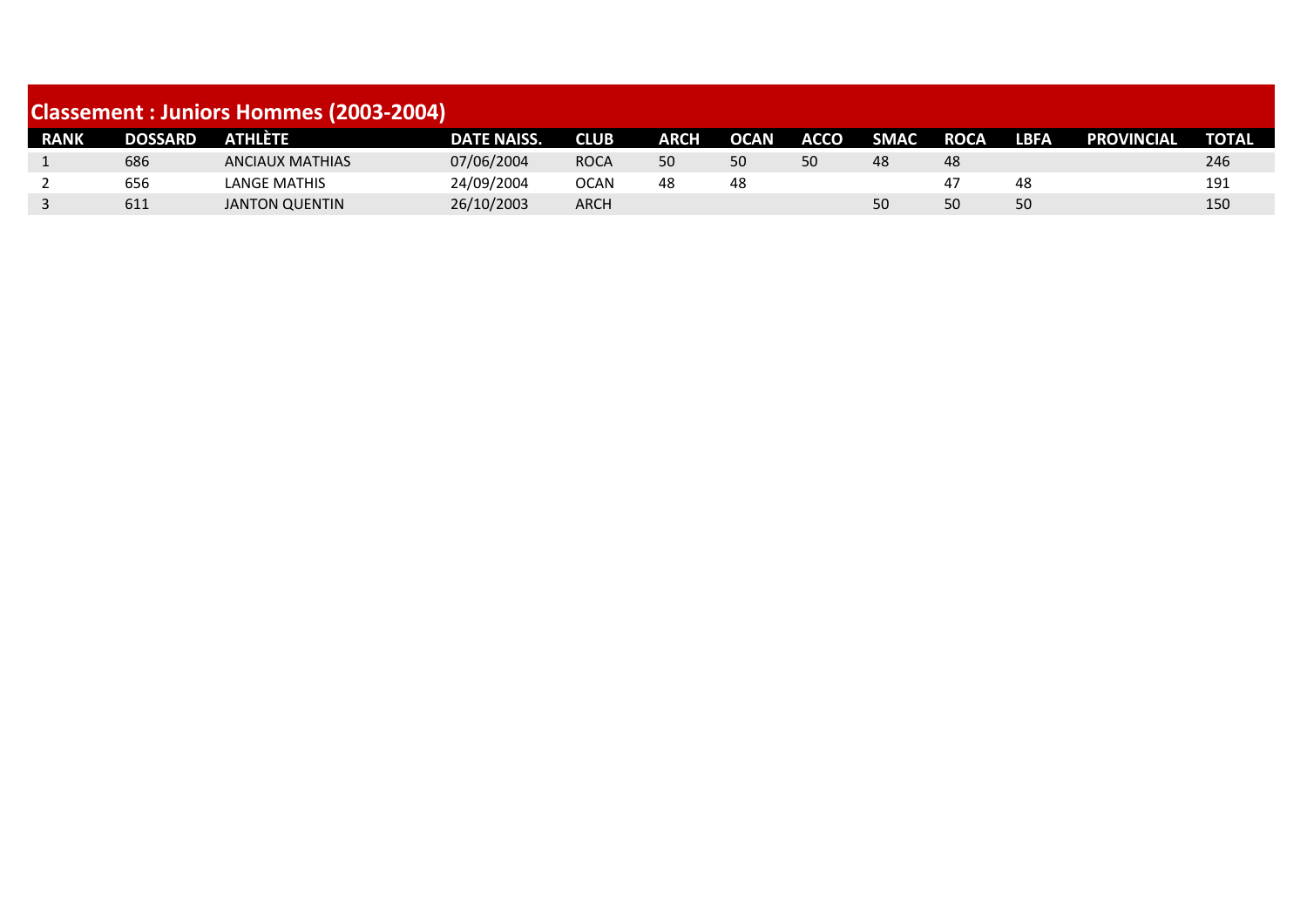| <b>Classement : Séniors Hommes (1987-2002)</b> |                |                         |                    |             |             |             |             |             |             |             |                   |              |
|------------------------------------------------|----------------|-------------------------|--------------------|-------------|-------------|-------------|-------------|-------------|-------------|-------------|-------------------|--------------|
| <b>RANK</b>                                    | <b>DOSSARD</b> | ATHLÉTE                 | <b>DATE NAISS.</b> | <b>CLUB</b> | <b>ARCH</b> | <b>OCAN</b> | <b>ACCO</b> | <b>SMAC</b> | <b>ROCA</b> | <b>LBFA</b> | <b>PROVINCIAL</b> | <b>TOTAL</b> |
|                                                | 2787           | <b>MARINX BASTIEN</b>   | 14/06/1996         | <b>SMAC</b> | 50          | 50          | 50          | 50          | 50          |             |                   | 250          |
|                                                | 2794           | <b>SCHIETS JULIEN</b>   | 10/03/1996         | <b>SMAC</b> | 44          | 45          | 47          | 46          | 48          |             |                   | 230          |
| 3                                              | 2988           | RODRIQUE JORDANE        | 06/12/1990         | <b>ARCH</b> | 46          | 47          | 48          |             |             |             |                   | 141          |
| 4                                              | 2798           | <b>VANACKERE GILLES</b> | 02/09/1993         | <b>SMAC</b> |             | 40          |             | 45          | 45          |             |                   | 130          |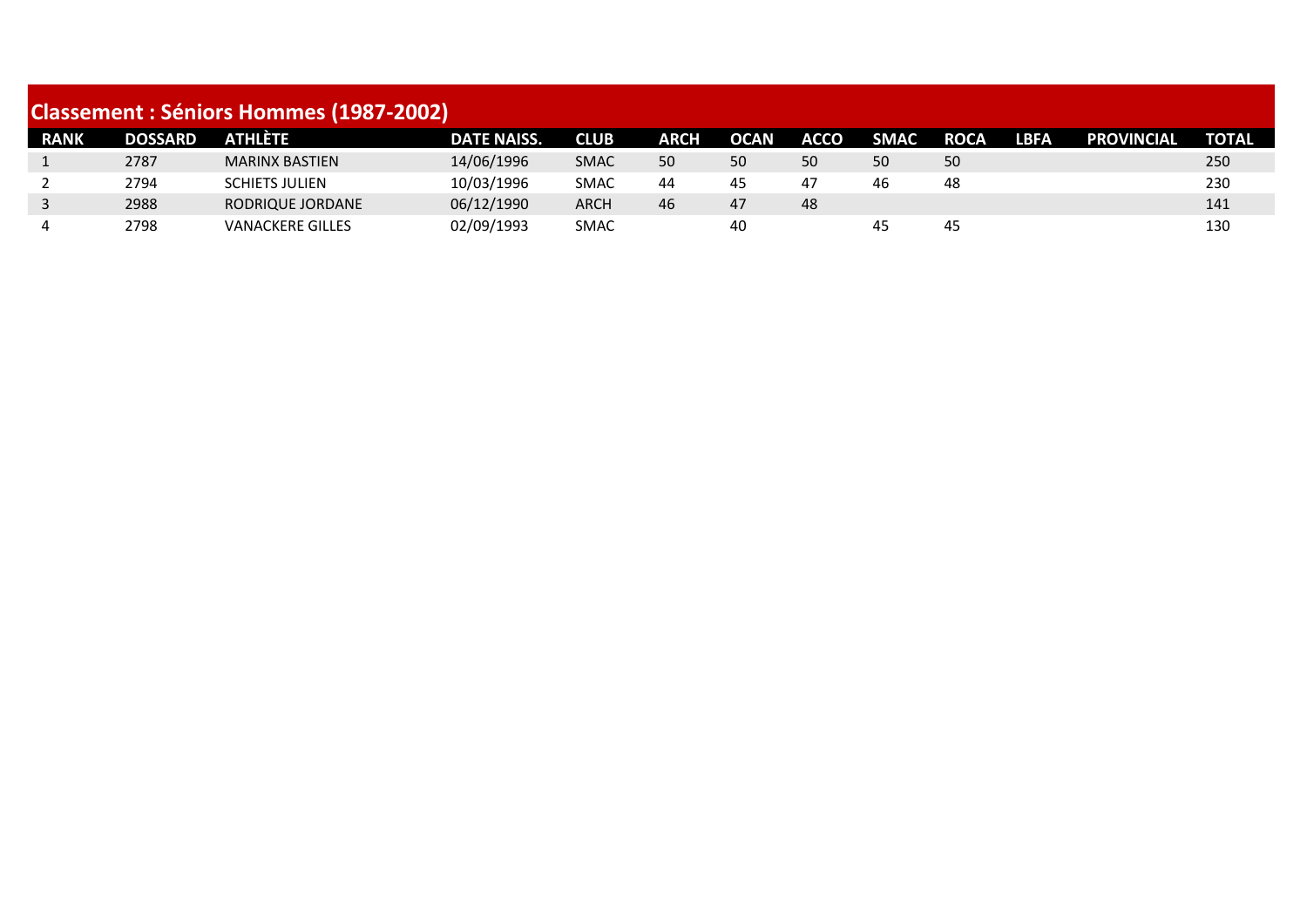| Classement : Masters Hommes (à partir de 35 ans) |                |                            |                    |             |             |             |             |             |             |             |                   |              |
|--------------------------------------------------|----------------|----------------------------|--------------------|-------------|-------------|-------------|-------------|-------------|-------------|-------------|-------------------|--------------|
| <b>RANK</b>                                      | <b>DOSSARD</b> | <b>ATHLÈTE</b>             | <b>DATE NAISS.</b> | <b>CLUB</b> | <b>ARCH</b> | <b>OCAN</b> | <b>ACCO</b> | <b>SMAC</b> | <b>ROCA</b> | <b>LBFA</b> | <b>PROVINCIAL</b> | <b>TOTAL</b> |
| $\mathbf{1}$                                     | 6291           | VAN DE MEERSSCHE JEROME    | 28/07/1978         | <b>ACCO</b> | 44          | 44          | 45          | 46          | 47          | 50          |                   | 232          |
| $\overline{2}$                                   | 6297           | <b>DESTREE THOMAS</b>      | 20/12/1980         | <b>ACCO</b> | 34          | 41          | 41          | 40          | 35          | 41          |                   | 198          |
| 3                                                | 6482           | <b>LEVACQ CORENTIN</b>     | 19/06/1981         | <b>ACCO</b> |             | 50          | 50          | 48          | 48          |             |                   | 196          |
| 4                                                | 6786           | <b>RENSON RALPH</b>        | 20/06/1980         | <b>SMAC</b> | 36          | 34          | 38          | 36          | 40          | 45          |                   | 195          |
| 5                                                | 6295           | <b>MAURENNE FRANCOIS</b>   | 22/11/1972         | <b>ACCO</b> | 33          | 39          | 40          | 35          |             | 42          |                   | 189          |
| 6                                                | 6456           | PUTZEYS MATHIEU            | 16/03/1978         | SMAC        | 42          | 43          |             | 44          |             | 48          |                   | 177          |
| $\overline{7}$                                   | 6760           | <b>GAZ CHRISTOPHE</b>      | 16/01/1976         | <b>SMAC</b> | 43          |             | 43          | 42          | 46          |             |                   | 174          |
| 8                                                | 6719           | <b>WIEME PHILIPPE</b>      | 03/02/1967         | <b>ROCA</b> | 40          | 42          | 42          | 41          |             |             |                   | 165          |
| 9                                                | 6332           | <b>KUYPERS CHRISTOPHE</b>  | 08/04/1976         | <b>ARCH</b> | 37          | 36          |             | 38          | 41          |             |                   | 152          |
| 10                                               | 6325           | <b>CELLIER ALEXANDRE</b>   | 27/06/1984         | <b>ARCH</b> | 50          |             |             | 50          | 50          |             |                   | 150          |
| 11                                               | 6706           | <b>TRIPNAUX LOIC</b>       | 12/02/1983         | <b>ARCH</b> | 38          | 38          | 39          | 34          |             |             |                   | 149          |
| 12                                               | 6581           | <b>BAILLY JONATHAN</b>     | 15/07/1985         | <b>ACCO</b> |             | 32          | 37          | 33          | 43          |             |                   | 145          |
| 13                                               | 6582           | <b>DEMAERSCHALK JEROME</b> | 24/11/1980         | <b>SMAC</b> | 46          | 46          | 47          |             |             |             |                   | 139          |
| 14                                               | 6471           | <b>THOMAS DOMINIC</b>      | 05/11/1961         | <b>ACCO</b> | 32          |             | 35          | 32          | 36          |             |                   | 135          |
| 15                                               | 6721           | PONCIN RENAUD              | 29/01/1983         | <b>SMAC</b> | 45          |             | 44          | 45          |             |             |                   | 134          |
| 16                                               | 6480           | SIBILLE THIBAUD            | 19/12/1985         | <b>ACCO</b> | 24          | 24          | 26          | 26          | 33          |             |                   | 133          |
| 17                                               | 6259           | <b>CHARLIER GUILLAUME</b>  | 31/12/1985         | <b>OCAN</b> | 41          |             |             | 39          |             | 47          |                   | 127          |
| 18                                               | 6340           | <b>FAVEAUX THIERRY</b>     | 18/08/1963         | <b>ARCH</b> |             |             |             | 37          | 42          | 44          |                   | 123          |
| 19                                               | 6338           | <b>LAMOUR JEAN</b>         | 09/11/1967         | <b>ARCH</b> | 28          |             |             |             | 44          | 46          |                   | 118          |
| 20                                               | 6331           | <b>ROBERFROID OLIVIER</b>  | 23/05/1977         | ARCH        |             | 25          | 28          | 27          | 32          |             |                   | 112          |
| 21                                               | 6344           | <b>LAMETTE PIERRE</b>      | 10/01/1959         | <b>ARCH</b> | 23          | 23          |             | 25          | 30          |             |                   | 101          |
| 21                                               | 6323           | <b>DESABLENS GAUTHIER</b>  | 08/10/1986         | <b>ARCH</b> | 31          | 31          |             |             | 39          |             |                   | 101          |
| 21                                               | 6629           | <b>DEJONGE PATRICK</b>     | 06/05/1953         | <b>ARCH</b> |             | 30          |             | 31          |             | 40          |                   | 101          |
| 24                                               | 6479           | <b>SOUMOY ALAIN</b>        | 17/11/1962         | <b>ACCO</b> | 27          |             | 33          | 30          |             |             |                   | 90           |